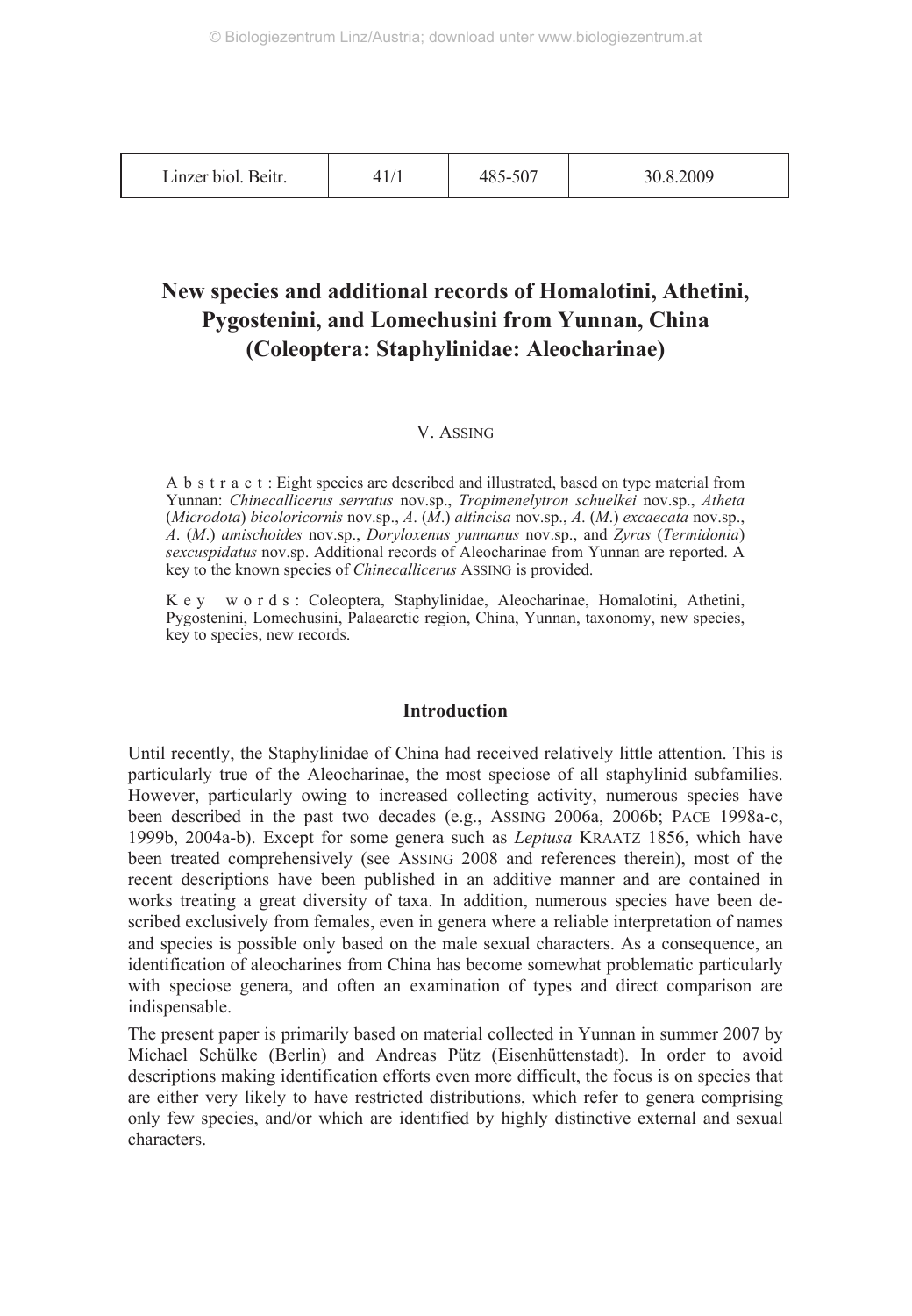## **Material and methods**

The material referred to in this study is deposited in the following public and private collections:

MHNG ............. Muséum d'histoire naturelle Genève (G. Cuccodoro)

cAss.................. author´s private collection

cPüt .................. private collection Andreas Pütz, Eisenhüttenstadt

cSch.................. private collection Michael Schülke, Berlin

The morphological studies were conducted using a Stemi SV 11 microscope (Zeiss Germany) and a Jenalab compound microscope (Carl Zeiss Jena) with a drawing tube. For the photographs a digital camera (Nikon Coolpix 995) was used.

Head length was measured from the anterior margin of the clypeus to the posterior margin of the head, elytral length at the suture from the apex of the scutellum to the posterior margin of the elytra, and aedeagus length from the base of the capsule to the apex of the ventral process.

## **New species and additional records**

## *Linoglossa chinensis* **PACE 1998**

T y p e m a t e r i a l e x a m i n e d : Holotype  $\varphi$ : China, Sichuan, Gongga Shan, above Camp 2, 2800 m, 25. VII.1994, A. Smetana  $\sqrt{C21}$  / Linoglossa chinensis m., det. R. Pace 1996 / Linoglossa chinensis sp.n., det. R. Pace 1996 (MHNG).

**Additional material examined:** China, Yunnan: 6 exs. [partly teneral], Dali Bai Auton. Pref., Diancang Shan W Dali, 25°41'N, 100°07'E, 3000-3200 m, creek valley in mixed forest, slope with moss, 27.V.2007, leg. Pütz, Wrase (cSch, cAss); 1 ex., Nujiang Lisu Auton. Pref., Gaoligong Shan, valley 18 km W Gongshan, 27°48'N, 98°30'E, 3020 m, mixed forest, litter, wood, and moss sifted, 7.VI.2007, leg. Schülke (cAss).

C o m m e n t : The original description of this species is based on a single female from Gongga Shan, Sichuan (PACE 1998a). PACE (2004a) later recorded a male from the same locality. The recently collected specimens listed above represent the first records from Yunnan.

#### *Chinecallicerus serratus* **nov.sp. (Figs 1-7)**

Holotype  $\Sigma$ : China: Yunnan prov., Dali env., Cang Shan Mts., 13.VI.2007, E slope of Zhonghe Shan Mt., 25°41.2'N, 100°07.9'E, 2650 m, J. Hájek & J. Růžička leg. [Ch23] / individually collected on soil surface and on plants and shrubs, mixed forest (with *Pinus* and *Rhododendron*) / Holotypus & Chinecallicerus serratus sp.n. det. V. Assing 2008 (cAss).

D e s c r i p t i o n : 4.9 mm. Habitus as in Fig. 1. Coloration: head (including antennae), pronotum, and abdomen blackish-brown to blackish; elytra dark-brown; legs brown.

Head approximately 1.05 times as wide as long; integument with distinct microreticulation and with dense, but extremely fine, barely noticeable punctation. Eyes large and bulging, approximately as long as postocular region in dorsal view (Fig. 2). Antennae massive, approximately 1.7 mm long; antennomere III of conical shape and much larger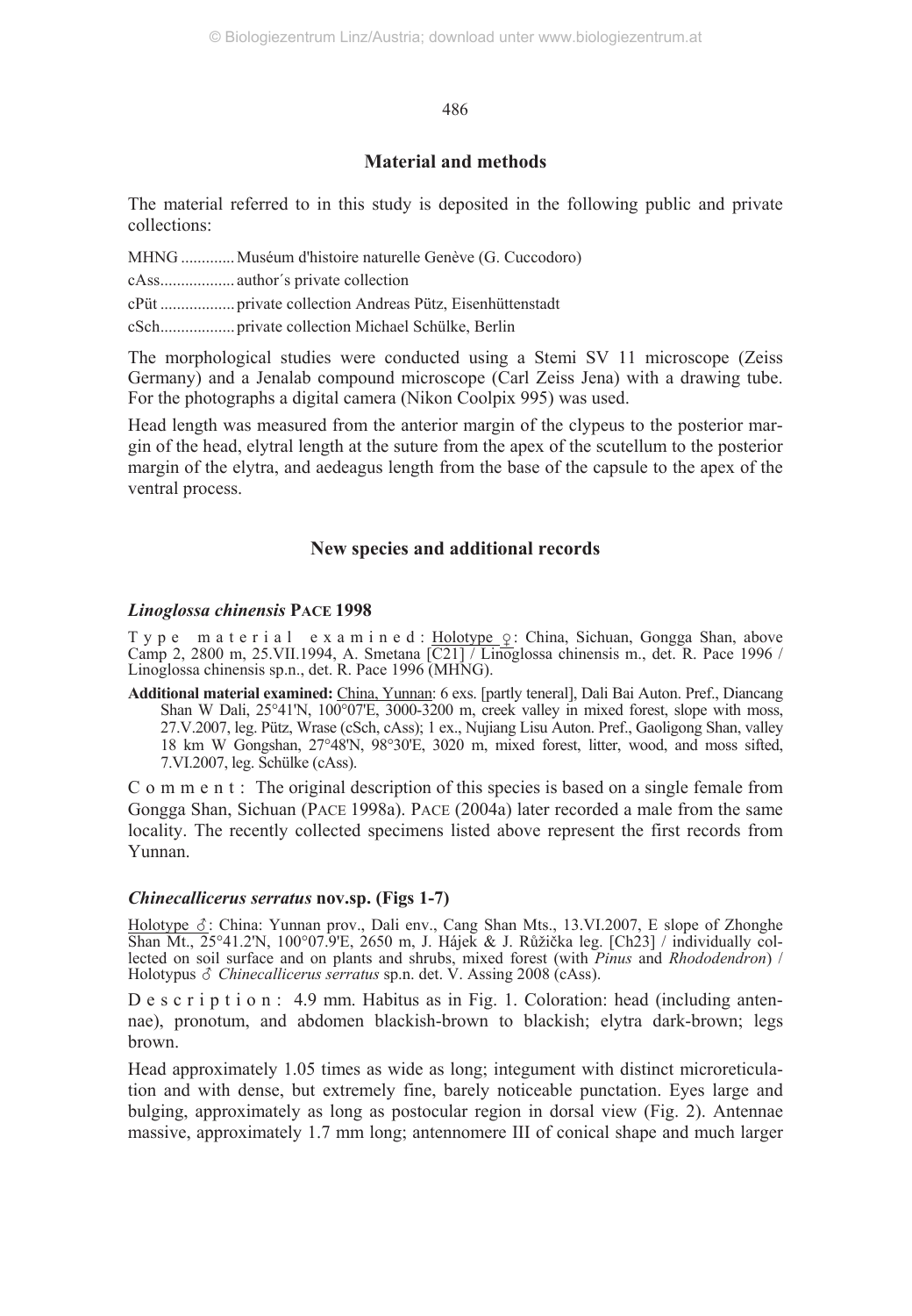and longer than II; IV weakly transverse; V-X of subequal width, slightly wider than IV, and approximately as long as wide; XI approximately as long as the combined length of IX and  $X$  (Fig. 3).



**Figs 1-7**: *Chinecallicerus serratus* nov.sp.: (**1**) habitus; (**2**) forebody; (**3**) antenna; (**4**) male abdominal segments III-VII; (**5**) male tergite VIII; (**6**) male sternite VIII; (**7**) median lobe of aedeagus in lateral view. Scale bars: 1-2, 4: 1.0 mm; 3: 0.5 mm; 5-6: 0.2 mm; 7: 0.1 mm.

Pronotum approximately 1.15 times as wide as long and 1.3 times as wide as head;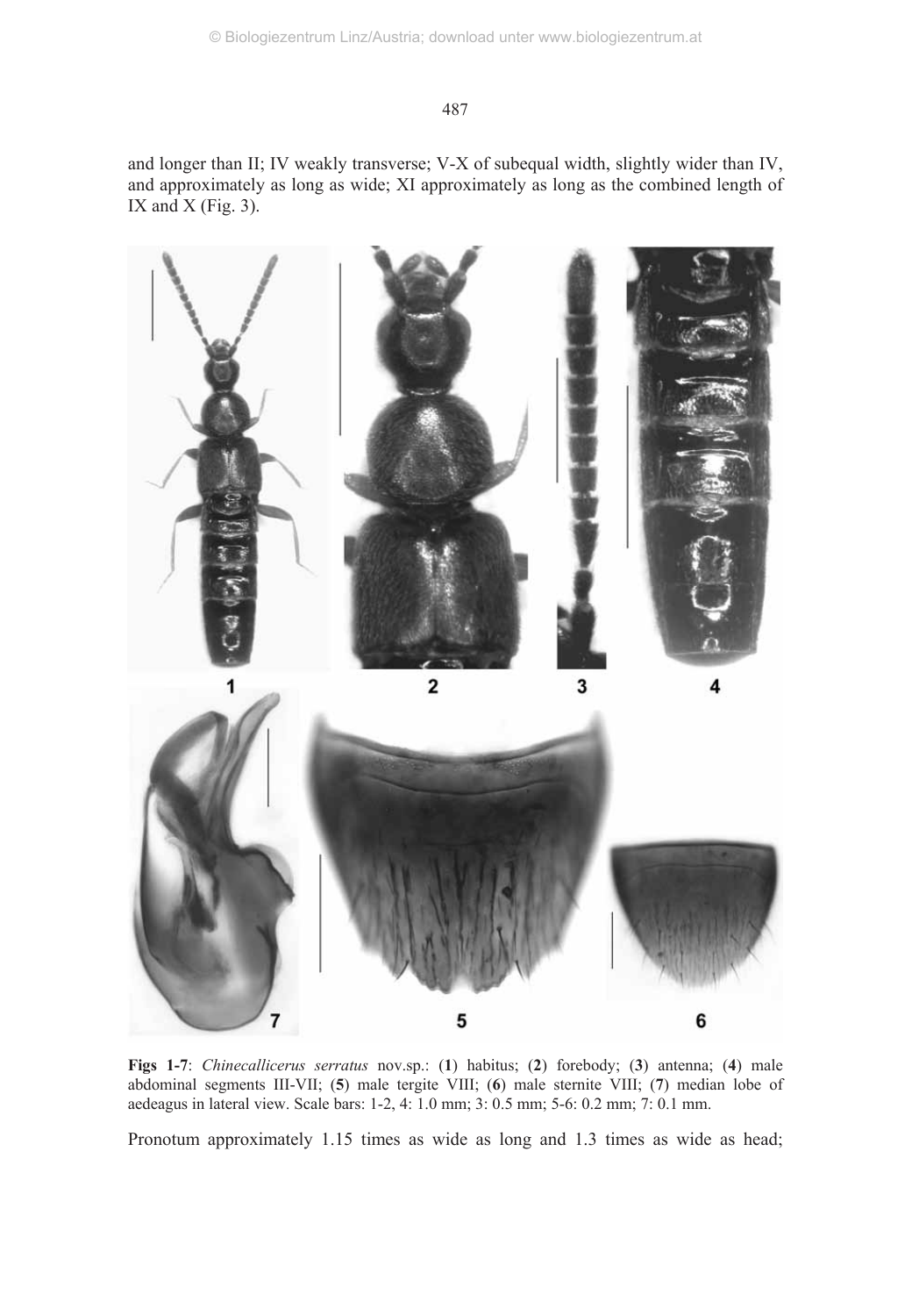maximal width in anterior half; posterior angles moderately marked; punctation dense and fine, but somewhat more distinct than that of head (Fig. 2); pubescence of midline directed caudad; microreticulation present everywhere, but less pronounced than that of head.

Elytra approximately 1.3 times as wide and at suture about as long as pronotum; punctation dense and more pronounced than that of pronotum; microsculpture indistinct (Fig. 2). Hind wings present. Legs long and slender; metatarsomere I slightly longer than II.

Abdomen at base almost 0.9 times as wide as elytra, weakly tapering posteriad; punctation of tergites III-IV moderately dense, that of tergites V-VI sparse; tergite VII only in posterior half with some fine scattered punctures; tergal surfaces without microsculpture and with pronounced shine; tergites VII and VIII with sexual dimorphism, posterior margin of tergite VII with pronounced palisade fringe (Fig. 4).

 $\delta$ : tergite VII in posterior half (at some distance from posterior margin) with smooth median tubercle (Fig. 4); tergite VIII posteriorly of distinctive shape (Fig. 5); sternite VIII with strongly convex posterior margin (Fig. 6); median lobe of aedeagus as in Fig. 7.

: unknown.

E t y m o  $l$  o g y : The name (Latin, adjective) refers to the distinctive shape of the male tergite VIII.

C o m p a r a t i v e n o t e s : Previously, three species of *Chinecallicerus* ASSING were known, all of them from northern Yunnan, too. In the following key to the known species of the genus, references to illustrations in previously published articles are abbreviated as follows:  $A04b =$  Assing (2004b);  $A06b =$  Assing 2006b.

- Large species, length of body 6.5-7.0 mm. Antennae gradually incrassate, antennomere V distinctly narrower than X (Fig. A06b: 15). Punctation of abdomen conspicuously sparse (Fig. A06b: 19).  $\delta$ : tergites III and IV with distinct tubercle (Figs A06b: 18-19); tergite VII with U-shaped elevation (Fig. A06b: 20); median lobe of aedeagus approximately 0.7 mm long (Figs A06b: 23-24). : spermatheca as in Fig. A06b: 27 ........ ..................................................................................................................*C. wrasei* ASSING
- Smaller species, lenth of body  $\leq 5.5$  mm. Antennomeres V-X of subequal width, V not distinctly narrower than X. Punctation of anterior abdominal tergites moderately dense.  $\delta$ : tergites III and IV unmodified; tergite VII with tubercle of different shape; median lobe of aedeagus much smaller,  $\leq 0.6$  mm (but note that the  $\delta$  of *C. schuelkei* is unknown) ............................................................................................................................2
- 2 Coloration paler: anterior abdominal segments, abdominal apex, and antennae yellowish brown to reddish brown. Eyes weakly bulging and smaller, distinctly shorter than postocular region in dorsal view. Elytra with granulose punctation and weak longitudinal elevation on either side of suture (Fig.  $A0\overline{4}b$ : 8).  $\varphi$ : spermatheca as in Fig. A04b: 13...............................................................................................*C. schuelkei* ASSING
- Coloration darker: abdomen and antennae blackish brown to blackish. Eyes bulging and larger, approximately as long as postocular region in dorsal view. Elytra with fine, not distinctly granulose punctation .....................................................................................3
- 3 Antennae longer, antennomere IV approximately as long as wide, V-X oblong (Fig. A06b: 3). Elytra at suture distinctly longer than pronotum. Coloration of legs dark yellowish. Abdominal tergite VII with sparse punctation also in anterior half.  $\delta$ : posterior margin of tergite VIII produced in the middle and somewhat truncate, but not distinctly serrate (Fig. A06b: 8); median lobe of aedeagus 0.53 mm long, shaped as in Figs A06b: 10-11......................................................................*C. laevigatus* ASSING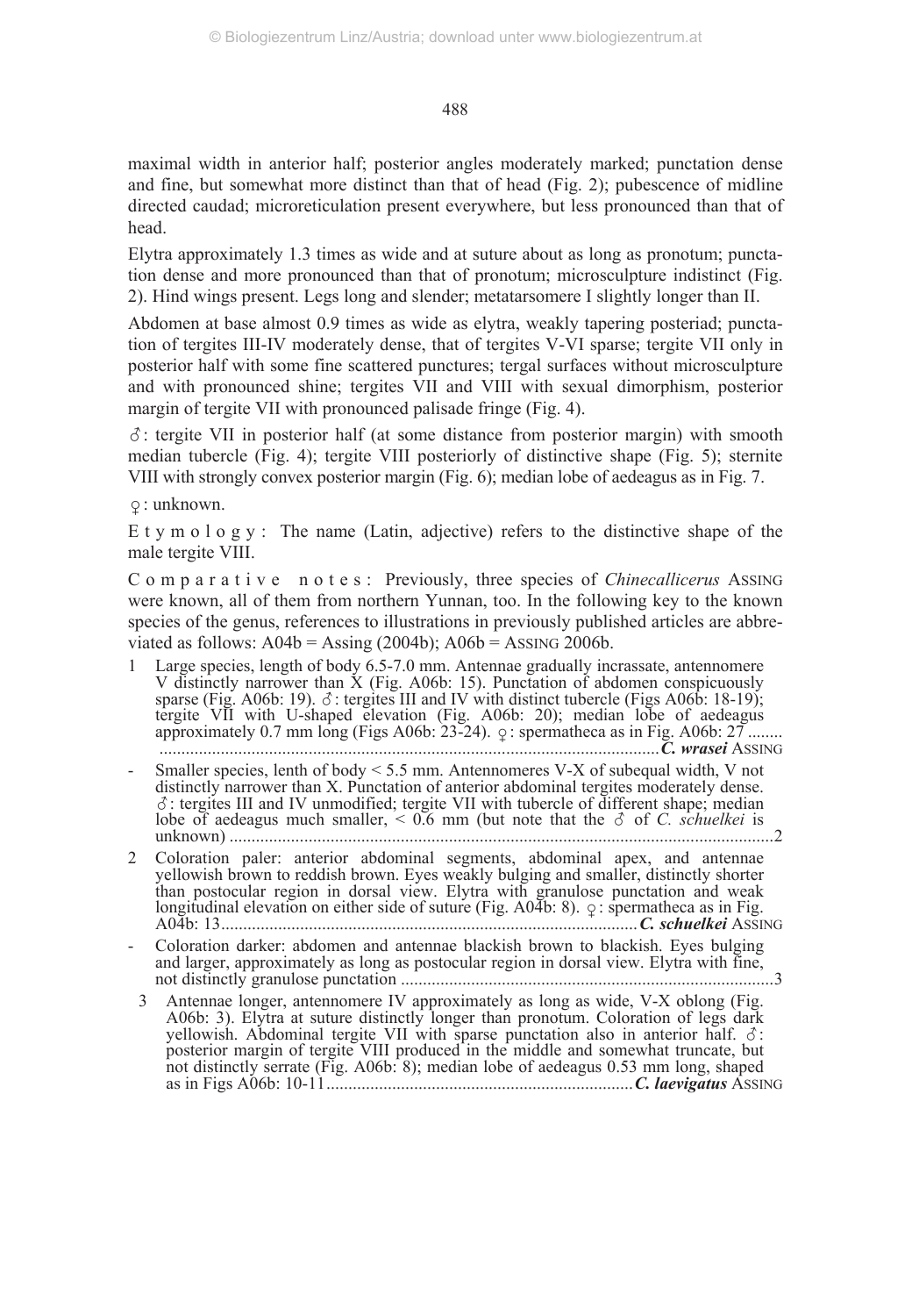Antennae shorter, antennomere IV wider than long, V-X approximately as long as wide (Fig. 3). Elytra at suture approximately as long as pronotum (Fig. 2). Coloration of legs brown. Abdominal tergite VII virtually impunctate in anterior half (Fig. 4).  $\delta$ : posterior margin of tergite VIII serrate (Fig. 5); median lobe of aedeagus smaller, 0.44 mm long, and shaped as in Fig. 7........................................................... *C. serratus* nov.sp.

D is tribution and bionomics: Like the other species of *Chinecallicerus*, *C. serratus* is known only from its type locality, which is situated in the Cang Shan near Dali, northern Yunnan. The holotype was discovered by hand collecting in a mixed forest at an altitude of 2650 m.



**Figs 8-14**: *Tropimenelytron schuelkei* nov.sp.: (**8**) habitus; (**9**) forebody; (**10**) head in lateral view; (**11**) antenna; (**12**) male abdominal segments VI-VIII; (**13-14**) median lobe of aedeagus in lateral and in ventral view. Scale bars: 8: 1.0 mm; 9, 11-12: 0.5 mm; 10: 0.2 mm; 13-14: 0.1 mm.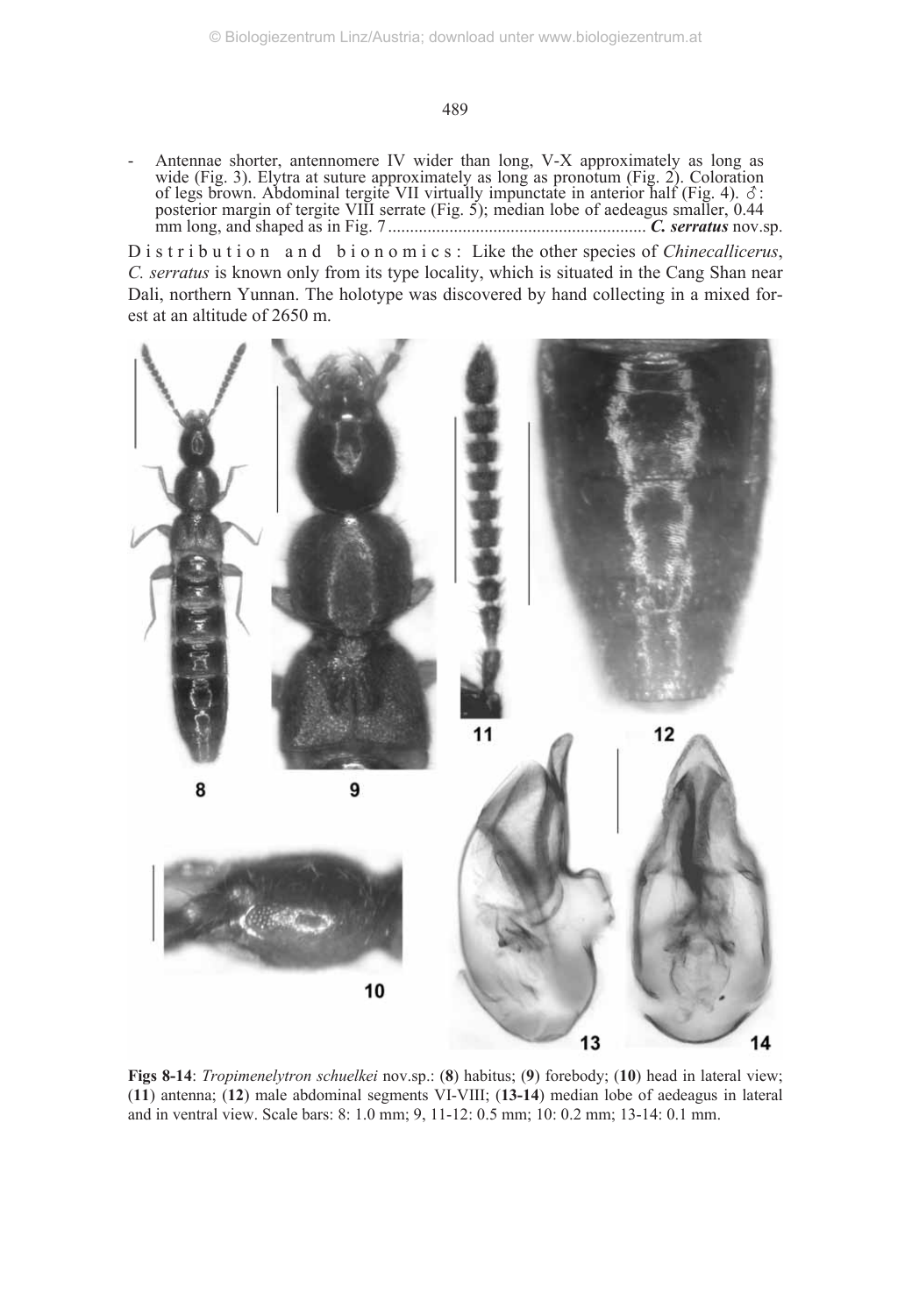## *Tropimenelytron schuelkei* **nov.sp. (Figs 8-14)**

Holotype &: China: Yunnan [CH07-08], Dali Bai Auton. Pref., Diancang Shan 43 km NW Dali, 3078 m, 25°59'35"N, 99°52'06"E, W pass, Rhodod., oaks [sic], bamboo, sifted, 29.V.2007, M. Schülke / Holotypus *& Tropimenelytron schuelkei* sp.n. det. V. Assing 2007 (cAss).

D e s c r i p t i o n : 3.9 mm. Habitus as in Fig. 8. Coloration: head dark-brown; pronotum reddish-brown; elytra yellowish-brown; abdomen reddish-brown, with the anterior 3/4 of segment VI slightly darker; legs yellowish; antennae dark-brown, with the basal 3 antennomeres yellowish brown.

Head oblong and of ovoid shape, 1.15 times as long as wide; punctation extremely fine, barely noticeable; surface with distinct microreticulation and subdued shine. Eyes small, not projecting from lateral contours of head, approximately 1/3 the length of postocular region in dorsal view (Figs 9-10). Antennae gradually incrassate apically, antennomere X approximately 1.5 times as wide as long (Fig. 11).

Pronotum approximately as wide as long and 1.3 times as wide as head; maximal width in anterior half; posterior angles weakly marked (Fig. 9); punctation fine; microreticulation similar to that of head.

Elytra short and distinctly dilated posteriad, approximately 1.2 times as wide and at suture 0.60 times as long as pronotum; humeral angles weakly marked (Fig. 9); punctation dense and very fine; microreticulation more pronounced than that of head and pronotum. Hind wings reduced. Metatarsomere I slightly longer than II.

Abdomen approximately as wide as elytra, widest at segments V/VI; tergites III-V anteriorly with shallow impression; punctation very fine, sparse on tergites III-V and VIII, extremely sparse on tergites VI-VII; posterior margin of tergite VII without palisade fringe.

-: elytra with pair of posteriorly diverging oblong elevations (Fig. 9); abdominal tergites III-VI without tubercles; tergite VII at posterior margin with small median tubercle and with several small granula on either side of tubercle; posterior margin of tergite VIII truncate and weakly serrate (Fig. 12); posterior margin of sternite VIII convex; median lobe of aedeagus as in Figs 13-14.

: unknown.

E t y m o  $\log y$  : The species is dedicated to my friend and colleague Michael Schülke, who collected the holotype.

C o m p a r a t i v e n o t e s a n d s y s t e m a t i c s : The genus *Tropimenelytron* was described by PACE (1983), who attributed it to Scheerpeltz, although the latter had not provided a valid description. Several years later, PACE (1991) regarded *Tropimenelytron* as a subgenus of *Pelioptera* KRAATZ 1857, based on the similar morphology of the ligula and of the ventral aspect of the thorax. GUSAROV (2002) examined the type species and additional representatives of both *Pelioptera* and *Tropimenelytron*, and reinstated the latter as a distinct genus, a concept tentatively proposed already by ASSING (2000).

According to SMETANA (2004), five species of *Tropimenelytron* were previously known from China (*T. eremita* (PACE 1998), *T. kowloonense* (PACE 1998), *T. lii* (PACE 1998), *T. viaticum* (PACE 1998)) and Taiwan (*T. pacei* (SMETANA 2004)). From the four species recorded from mainland China, *T. schuelkei* is readily separated by external characters alone (much shorter elytra, reduced hind wings, smaller eyes, a more slender head, and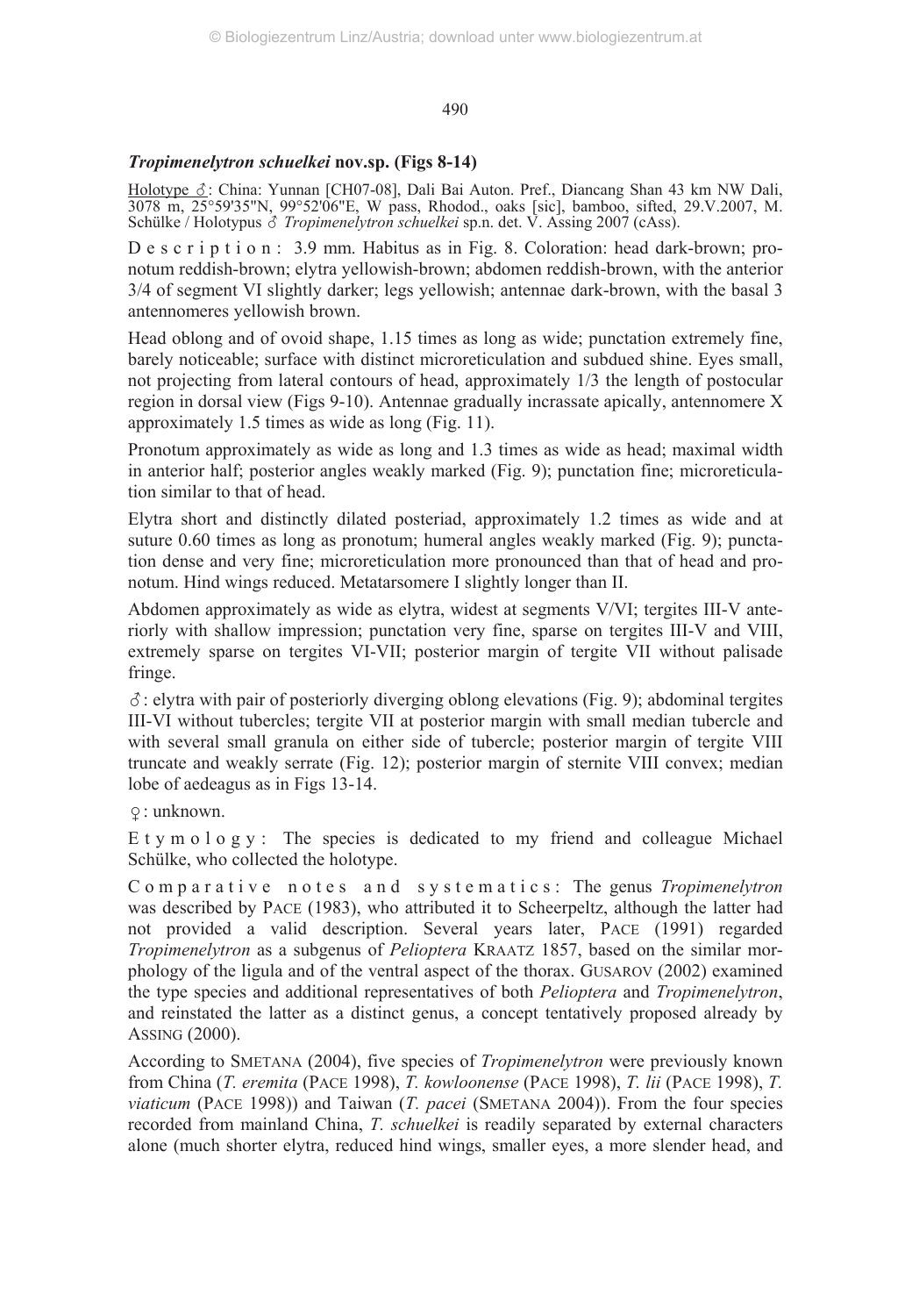paler coloration). From the brachypterous, microphthalmous, and pale-coloured *T. pacei* from Taiwan, the new species is distinguished by larger size (*T. pacei*: 2.7 mm), larger eyes (in *T. pacei* composed of approximately 15 ommatidia), the much larger and differently shaped elevations on the male elytra, the different modifications of the male tergite VII, and by the slightly different shape of the median lobe of the aedeagus. For illustrations of the four species from the Chinese mainland see PACE (1998c). *Tropimenelytron pacei* is figured (as *Geostibida smetanai*) by PACE (1998b).

D is tribution and bionomics: The type locality is situated in the Gaoligong Shan, to the west of Gongshan in western Yunnan province. The adaptive reductions of the eyes, wings, and pigmentation, as well as the altitude of the type locality suggest that the distribution of the species is probably restricted.The holotype was sifted in a mixed forest at an altitude of 3020 m.

#### *Atheta* **(***Microdota***)** *detruncata* **ASSING 2006**

M a t e r i a l e x a m i n e d : China: 1 o Yunnan, Nujiang Lisu Aut. Pref., Gaoligong Shan, valley 18 km W Gongshan, 27°48'N, 98°30'E, 3020 m, mixed forest, litter, wood, and moss sifted, 7.VI.2007, leg. Wrase (cSch).

C o m m e n t : The original description of this recently described species is based on three females (ASSING 2006a). The above locality is not far from the type locality.

#### *Atheta* **(***Microdota***)** *dimorpha* **ASSING 2006**

R e m a r k s : While comparing the new species described in the following sections with the descriptions of *Microdota* species in ASSING (2006a), I became aware of the fact that a significant part of the description of *A. dimorpha* in the original manuscript had mysteriously disappeared during the publishing process; this omission evidently escaped my attention when correcting the proofs. Therefore, a full redescription is here provided; the figure references refer to illustrations in ASSING (2006a).

R e d e s c r i p t i o n : 2.1-2.6 mm. Habitus as in figure 27. Coloration: head and pronotum brown to blackish-brown, with the head usually slightly darker than pronotum; elytra brown; abdomen blackish-brown, with the apex (posterior margin of segment VII, segments VIII-X) distinctly paler, yellowish; legs yellowish-brown; antennae darkbrown, with the basal 3-4 antennomeres yellowish to yellowish-brown.

Head with sexual dimorphism, of suborbicular shape (figures 28-29); eyes very small, composed only of approximately 10 ommatidia (figure 30), not protruding from lateral outline of head, less than 1/4 the length of postocular region in dorsal view; integument with distinct microreticulation; punctation sparse, fine, and very shallow, barely noticeable. Antenna distinctly incrassate apically (figure 31); antennomere III distinctly shorter than II; IV moderately transverse; V-X of increasing width and increasingly transverse; X approximately twice as wide as long.

Pronotum, with conspicuous sexual dimorphism, small, approximately 1.1 times as wide as long and 1.05-1.10 times as wide as head (figures 28-29); maximal width in anterior half; pubescence of midline directed cephalad; microsculpture distinct.

Elytra slightly wider than and at suture approximately 0.6 times as long as pronotum (figures 28-29); microreticulation less distinct than that of head and pronotum; punctation very fine and relatively sparse. Hind wings reduced.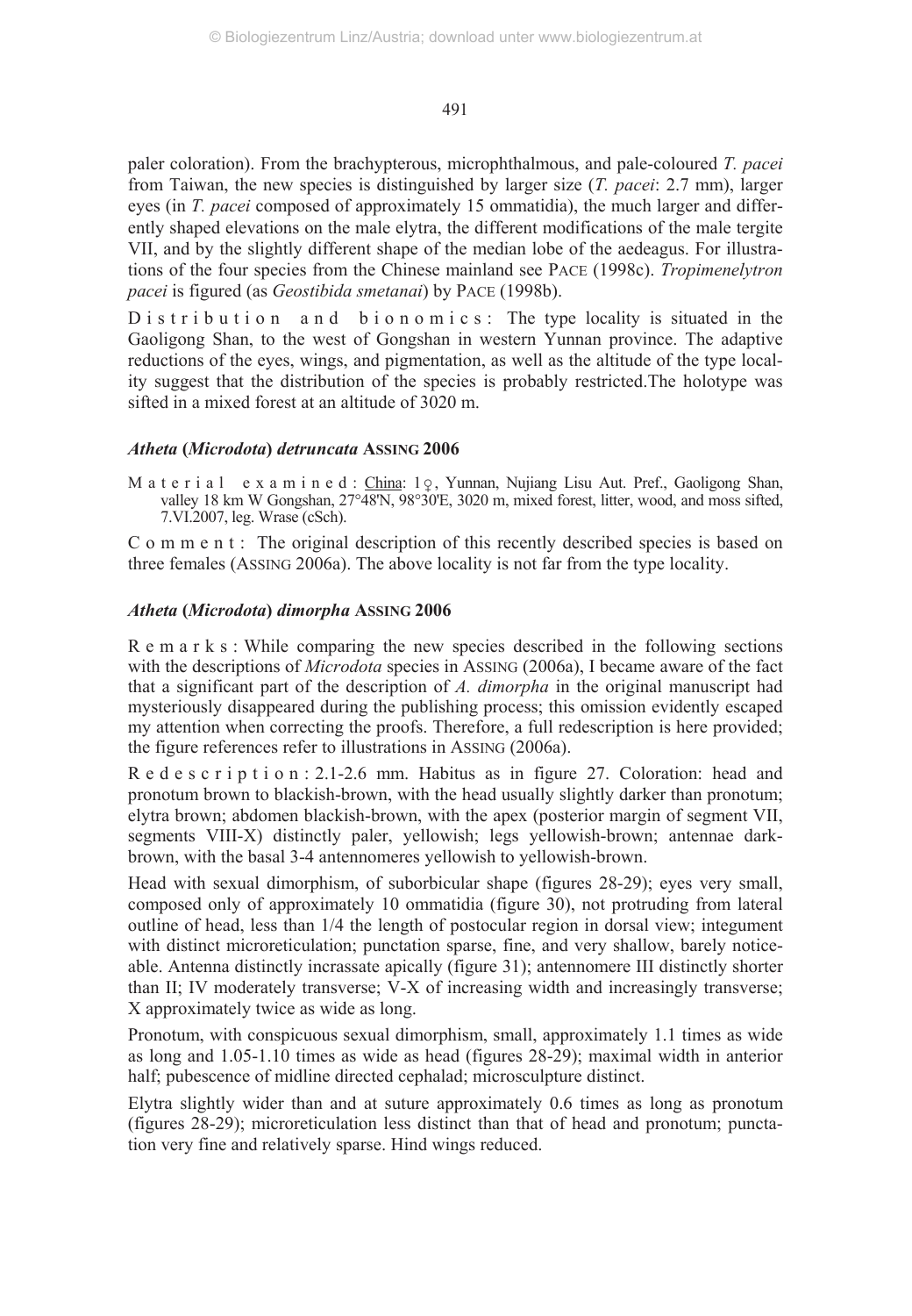Abdomen approximately 1.2 times as wide as elytra, maximal width at segment V (figure 27); punctation fine and relatively sparse; microreticulation distinct; posterior margin of tergite VII without palisade fringe.

-: head more or less depressed dorsally; pronotum with very pronounced microsculpture, matt, and with conspicuously granulose punctation (figure 28); tergite VII broadly concave posteriorly; posterior margin of tergite VIII weakly concave in the middle (figure 45); sternite VIII much longer than tergite VIII, its posterior margin strongly convex (figure 46); median lobe of aedeagus of very distinctive shape (figures 32-34); apical lobe of paramere shaped as in figure 35, with three relatively short setae.

: head not depressed; pronotum with weaker microsculpture and with very fine punctation (figure 29); posterior margin of tergite VII more weakly concave; tergite VIII with almost truncate posterior margin (figure 47); sternite VIII slightly longer than tergite VIII, its posterior margin in the middle weakly concave and with long modified marginal setae (figure 48); spermatheca as in figure 36.

## *Atheta* **(***Microdota***)** *bicoloricornis* **nov.sp. (Figs 15-23)**

Holotype &: China: Yunnan [CH07-27], Nujiang Lisu Aut. Pref., Gaoligong Shan, creek valley 20 km NW Liuku, 25°58'49"N, 98°41'48"E, 3000 m, bamboo, shrubs, litter sifted, 9.VI.2007, M. Schülke / Holotypus & Atheta bicoloricornis sp.n. det. V. Assing 2007 (cAss).

D e s c r i p t i o n : 2.2 mm. Habitus as in Fig. 15. Coloration: body pale reddish, with the head slighly darker; legs yellowish; antennae bicoloured, with the basal 3 antennomeres yellowish, sharply contrasting with the dark brown apical portion (antennomeres IV-XI).

Head of subcircular shape, 1.05 times as long as wide (Fig. 16); punctation extremely fine, barely noticeable; surface with distinct microreticulation and almost matt. Eyes small (Fig. 17), not projecting from lateral contours of head, approximately 1/4 the length of postocular region in dorsal view. Antennae gradually and distinctly incrassate apically, antennomere X more than twice as wide as long (Fig. 18).

Pronotum approximately 1.15 times as wide as long and 1.15 times as wide as head; maximal width in anterior half; posterior angles weakly marked, rounded (Fig. 16); punctation and microreticulation similar to those of head; pubescence of midline unclear (somewhat disturbed in the holotype).

Elytra short, at suture approximately 0.6 times as long as pronotum (Fig. 16); punctation dense and fine, much more distinct than that of head and pronotum; microsculpture indistinct, interstices shiny. Hind wings completely reduced. Metatarsomere I short, very slightly longer than II.

Abdomen slightly wider than elytra, widest at segment V; tergites III-V anteriorly with shallow impression; punctation very fine, moderately dense on tergite III, decreasing in density from tergites IV-VI, and very sparse on tergite VII; microsculpture very shallow on anterior tergites, distinct on posterior tergites; posterior margin of tergite VII with very narrow, barely noticeable rudiment of a palisade fringe.

-: posterior margin of tergite VIII distinctly truncate in the middle (Fig. 19); sternite VIII somewhat longer than tergite VIII, its posterior margin strongly convex (Fig. 20); median lobe of aedeagus relatively small, 0.29 mm long (Figs 21-22); apical lobe of paramere as in Fig. 23.

: unknown.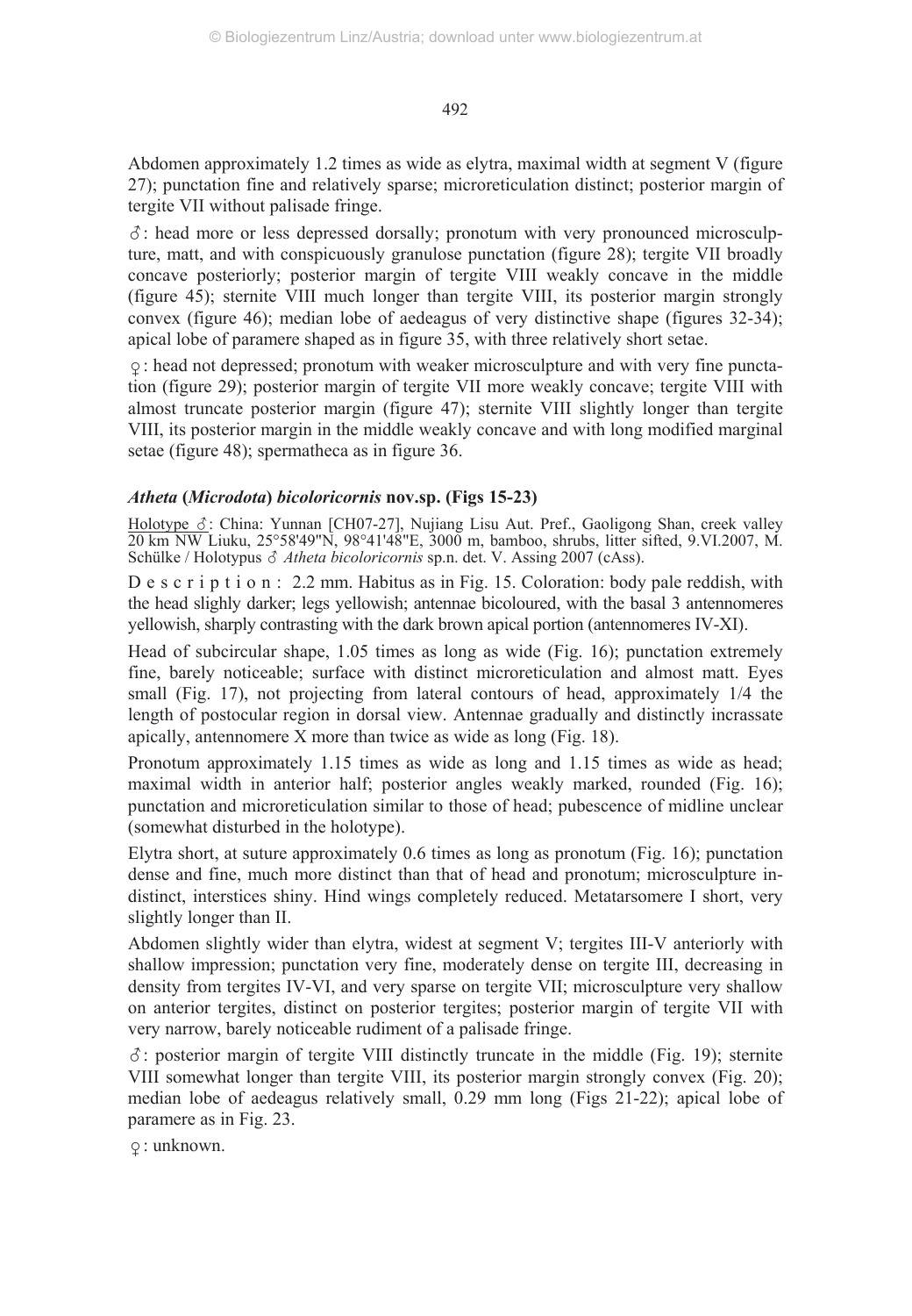

**Figs 15-23**: *Atheta bicoloricornis* nov.sp.: (**15**) habitus; (**16**) forebody; (**17**) head in lateral view; (**18**) antenna; (**19**) male tergite VIII; (**20**) male sternite VIII; (**21-22**) median lobe of aedeagus in lateral and in ventral view; (**23**) apical portion of paramere. Scale bars: 15: 1.0 mm; 16: 0.5 mm; 17-20: 0.2 mm; 21-22: 0.1 mm; 23: 0.05 mm.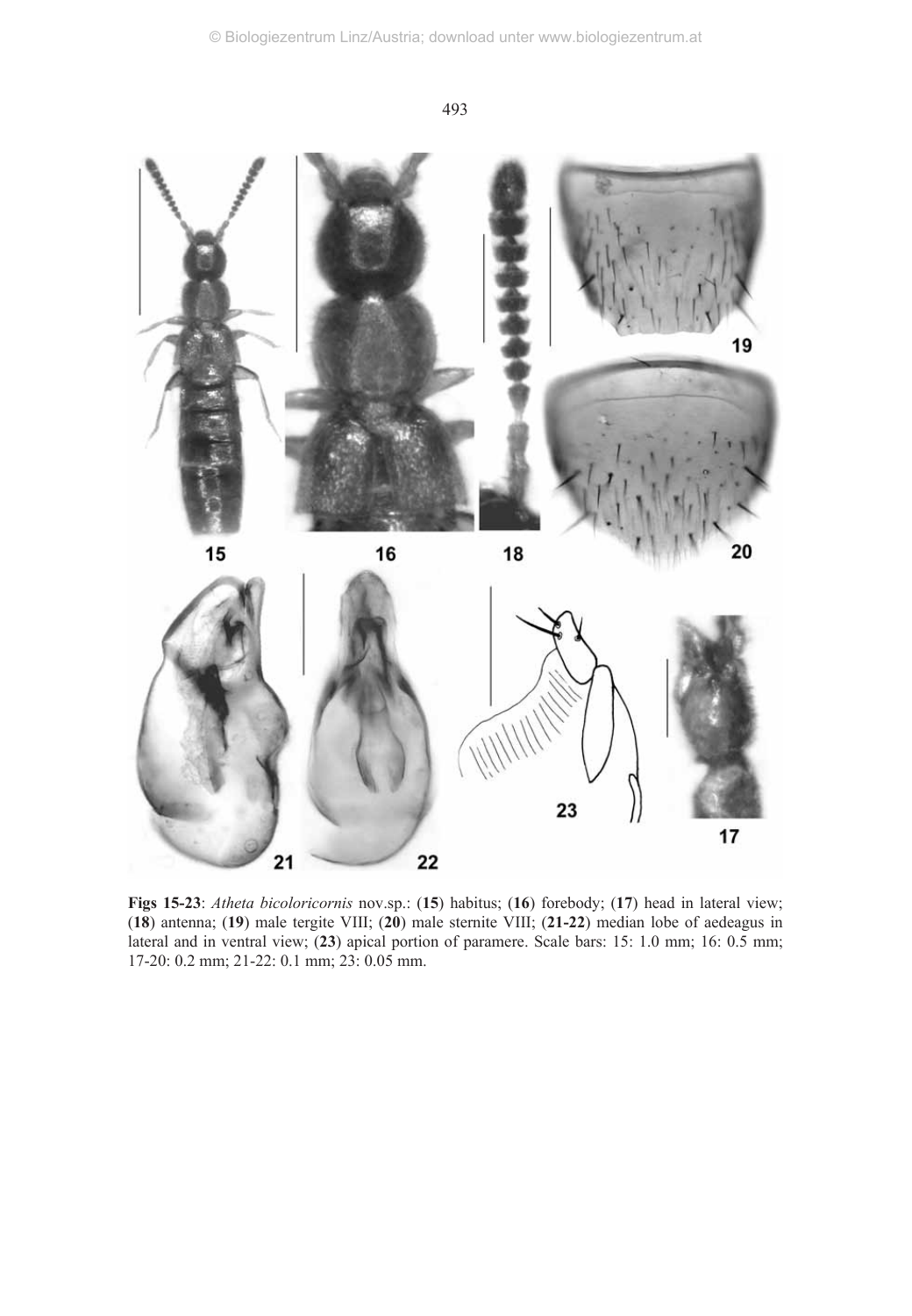E t y m o l o g y : The name refers to the conspicuous coloration of the antennae, the dark coloration of the apical part distinctly contrasting with that of the remainder of the body.

C o m p a r a t i v e n o t e s : Previously, only eight micropterous *Microdota* species were known from China, six from northern Yunnan and two from Shaanxi (ASSING 2002, 2004a, 2006; PACE 1999a); only one of them is of similarly pale coloration: *A. geostiboides* ASSING from northern Yunnan. From this species, *A. bicoloricornis* is distinguished by the distinctly bicolored and more strongly incrassate antennae with much more transverse preapical antennomeres, the paler abdomen (in *A. geostiboides* distinctly darker than the pronotum and the elytra), the less transverse pronotum, the absence of distinct microsculpture on the elytra, the different shape of the male sternite VIII (in *A. geostiboides* strongly elongated), the different morphology of the median lobe of the aedeagus, and by the completely different shape of the apical lobe of the paramere. For figures illustrating the external and sexual characters of *A. geostiboides* see ASSING (2004a); for illustrations of the other micropterous *Microdota* species known from China see ASSING (2002, 2006a) and PACE (1999a).

 $D$  is t r i b u t i o n  $n$  a n d b i o n o m i c s : The type locality is situated in the Gaoligong Shan, to the northwest of Liuku in western Yunnan province. As can be inferred from the adaptive reductions of pigmentation, eye size, and wings, as well as from the altitude (3000 m) of the type locality, the distribution of the species is probably restricted. The holotype was sifted from litter beneath bamboo and shrubs.

#### *Atheta* **(***Microdota***)** *altincisa* **nov.sp. (Figs 24-36)**

Holotype &: China: Yunnan [CH07-28], Nujiang Lisu Aut. Pref., Gaoligong Shan, side valley 19 km NW Liuku, 25°59'02"N, 98°42'23"E, 2730 m, devast. prim. for., litter sifted, 10.VI.2007, M. Schülke / Holotypus  $\delta$  Atheta altincisa sp.n. det. V. Assing 2007 (cAss). Paratypes: 5 exs.: same data as holotype, but "[CH07-28A]... 10.VI.2007" (cSch, cAss); 2 exs.: same data as holotype, but "9./10.VI.2007... D.W. Wrase" (cSch, cAss); 2 exs.: same data as holotype, but leg. A. Pütz (cPüt, cAss).

D e s c r i p t i o n : 2.2-2.5 mm. Habitus as in Fig. 24. Coloration: body yellowishbrown to reddish-brown, occasionally with abdominal segment VI and adjacent parts of segments V and VII slightly darker; legs yellowish; antennae brown, with the basal 2-3 antennomeres yellowish to yellowish-brown.

Head slightly wedge-shaped, approximately as wide as long or weakly transverse (Fig. 25); punctation rather sparse and extremely fine, barely noticeable; surface with distinct microreticulation and with weak shine. Eyes small (Fig. 33), not projecting from lateral contours of head, approximately 1/5-1/4 the length of postocular region in dorsal view. Antennae gradually and distinctly incrassate apically, antennomere X approximately twice as wide as long (Fig. 26).

Pronotum approximately 1.20-1.25 times as wide as long and 1.15-1.20 times as wide as head (Fig. 25); maximal width in anterior half; posterior angles weakly marked, rounded; punctation and microreticulation similar to those of head; pubescence of midline directed cephalad.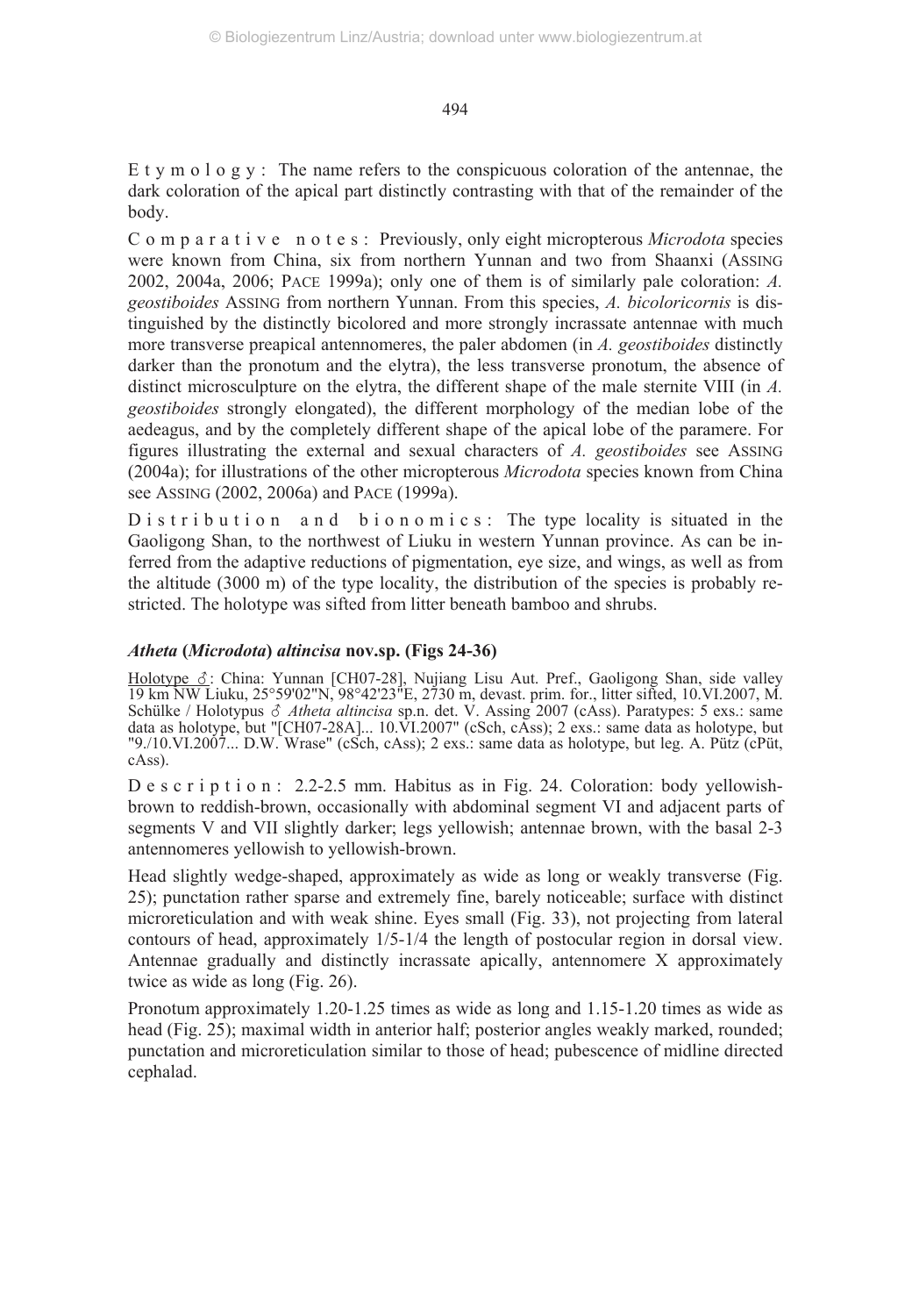



**Figs 24-32**: *Atheta altincisa* nov.sp.: (**24**) habitus; (**25**) forebody; (**26**) antenna; (**27**) male tergite VIII; (**28**) male sternite VIII; (**29-30**) median lobe of aedeagus in lateral and in ventral view; (**31**) female tergite VIII; (**32**) female sternite VIII. Scale bars: 24: 1.0 mm; 25: 0.5 mm; 26-28, 31-32: 0.2 mm; 29-30: 0.1 mm.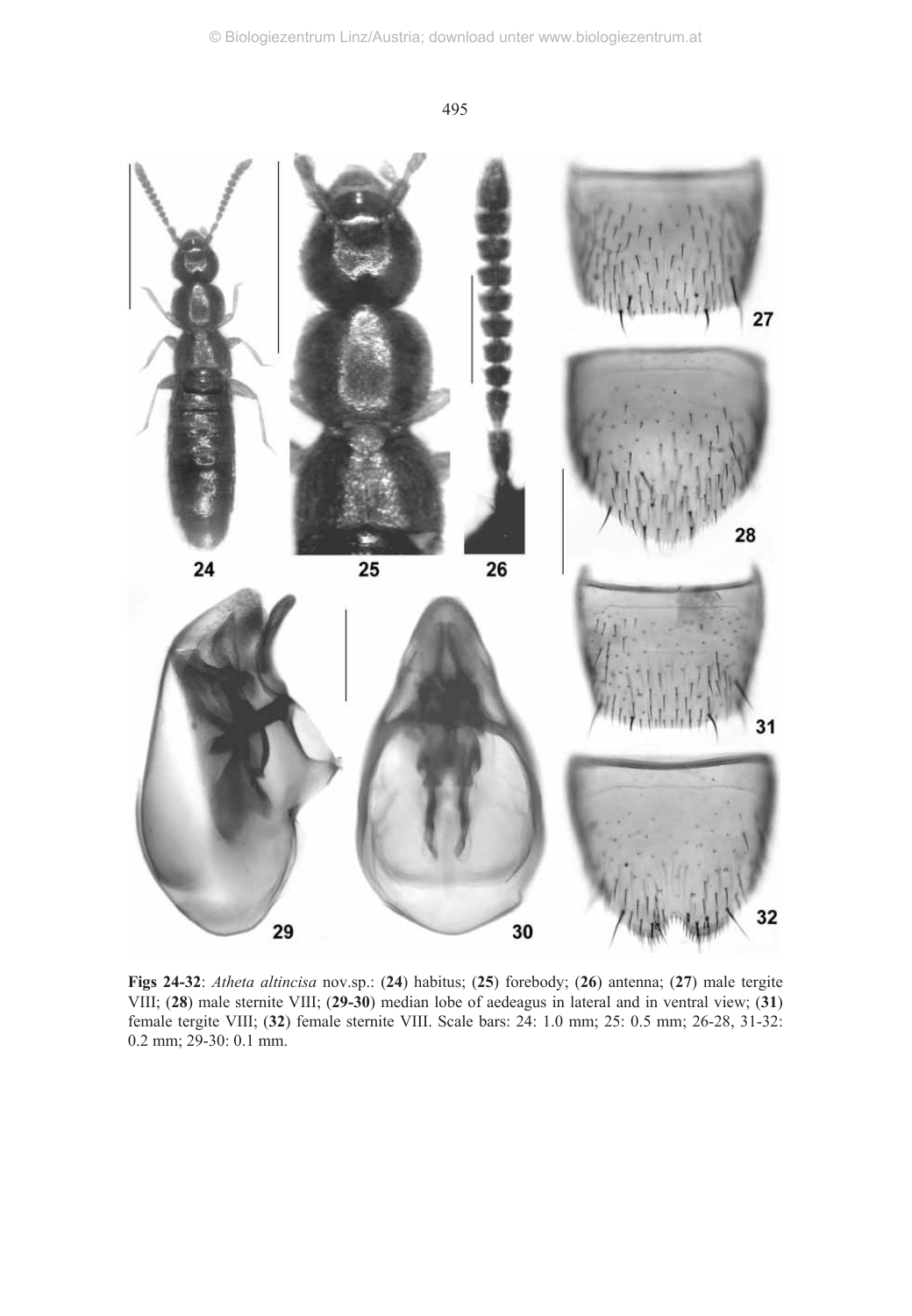

**Figs 33-36**: *Atheta altincisa* nov.sp.: (**33**) head in lateral view; (**34-35**) paramere; (**36**) spermatheca. Scale bars: 33-35: 0.2 mm; 36: 0.1 mm.

Elytra 1.05-1.10 times as wide and at suture approximately 0.55 times as long as pronotum (Fig. 25); punctation dense and fine, but more distinct than that of head and pronotum; microsculpture shallow, interstices somewhat shiny. Hind wings completely reduced. Metatarsomere I short, approximately as long as II.

Abdomen approximately 1.15 times as wide as elytra, widest at segment V; tergites III-V anteriorly with shallow impression; punctation very fine, moderately dense on tergite III, decreasing in density from tergites IV-VI, and very sparse on tergite VII; microsculpture very shallow on anterior tergites, distinct on posterior tergites; posterior margin of tergite VII with very narrow, barely noticeable rudiment of a palisade fringe; tergite VIII without apparent sexual dimorphism (Figs 27, 31).

-: head in dorsal median area depressed or very weakly impressed (Fig. 25); sternite VIII distinctly longer than tergite VIII, posteriorly distinctly projecting (Fig. 28); median lobe of aedeagus shaped as in Figs 29-30, internal sac with rather large and distinctly sclerotised internal structures; paramere as in Figs 34-35.

: median dorsal area of head not depressed or impressed; sternite VIII somewhat longer than tergite VIII, middle of posterior margin deeply incised and densely furnished with yellowish stout modified setae (Fig. 32); spermatheca as in Fig. 36.

E t y m o l o g y : The name (Latin, adjective) is composed of the adjectives alta (deep) and incisa, and refers to the conspicuous posterior incision of the female sternite VIII.

C o m p a r a t i v e n o t e s : Among its consubgeners known from China, A. *altincisa* is similar in external characters (pale coloration, small eyes, reduced elytra and hind wings) only to *A. geostiboides* and *A. bicoloricornis*. From the former it is distinguished by the apically more distinctly incrassate antennae with more transverse preapical antennomeres, the completely different shape of the male sternite VIII, by the different shape of the aedeagus, the much more strongly sclerotised and differently shaped internal structures of the aedeagus, the different shape of the paramere, especially of the apical lobe, as well as the different shape and chaetotaxy of the female sternite VIII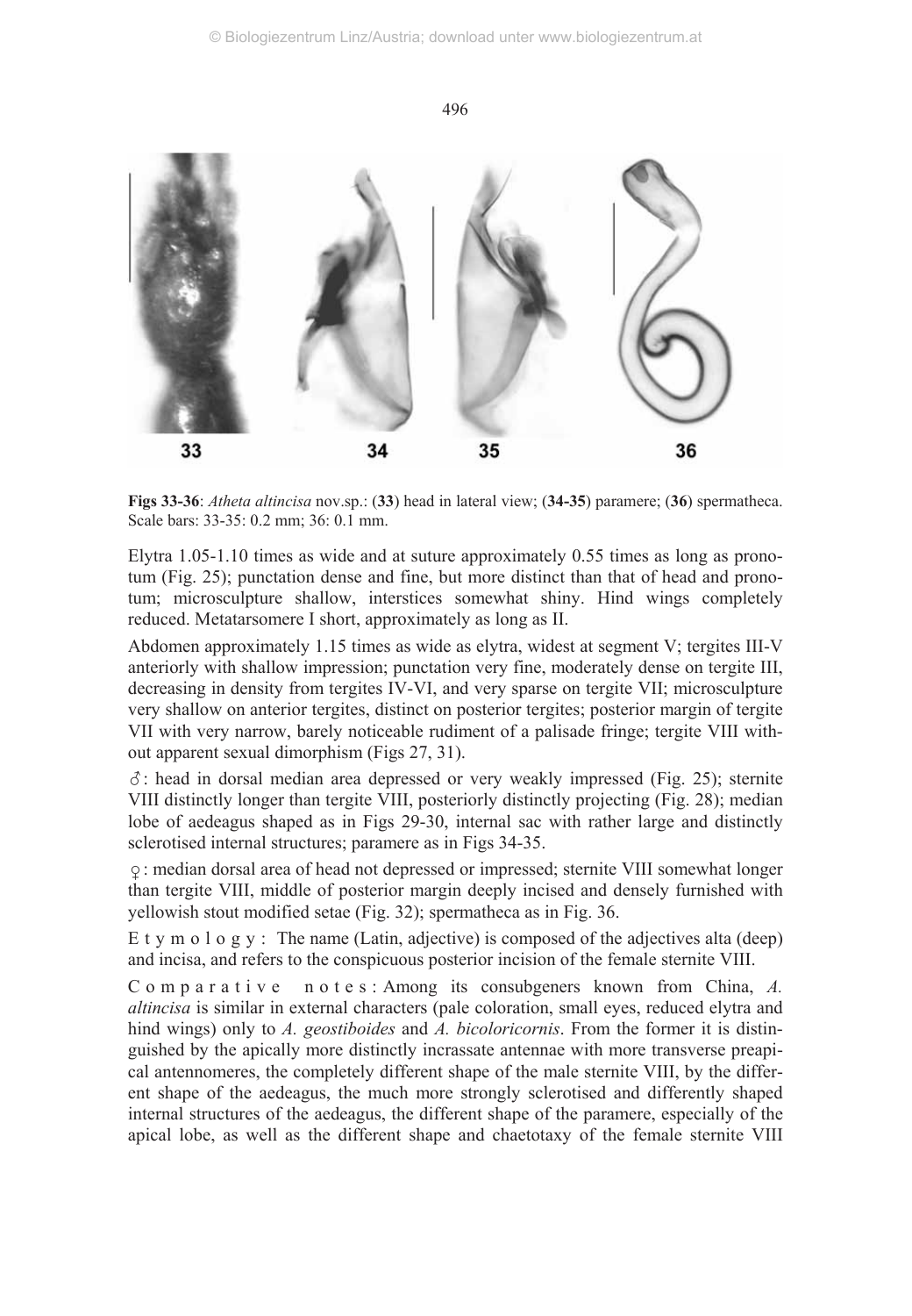(posterior margin in *A. geostiboides* only shallowly concave in the middle and with less dense and less stout modified setae), and the different shape of the spermatheca. From *A. bicoloricornis*, it is separated by a broader body, the distinctly paler coloration of the antennomeres IV-XI, by the depressed or impressed median dorsal area of the male head, by the unmodified male tergite VIII, and by the completely different male primary sexual characters. For illustrations of *A. geostiboides* and *A. bicoloricornis* see ASSING (2004a) and Figs 15-23, respectively.

D is tribution and bionomics: The type locality is situated in the Gaoligong Shan, to the northwest of Liuku in western Yunnan province. As can be inferred from the adaptive reductions of pigmentation, eye size, and wings, as well as from the altitude (2730 m) of the type locality, the distribution of the species is probably restricted. The type specimens were sifted from litter in a degraded primary forest.

## *Atheta* **(***Microdota***)** *excaecata* **nov.sp. (Figs 37-41)**

Holotype  $\varphi$ : China: Yunnan [CH07-26], Nujiang Lisu Aut. Pref., Gaoligong Shan, pass 21 km NW Liuku, 3150 m, 25°58'22"N, 98°41'00"E, bamboo with shrubs, litter sifted, 9.VI.2007, M. Schülke / Holotypus *Atheta excaecata* sp.n. det. V. Assing 2007 (cAss).

D e s c r i p t i o n : 2.6 mm. Habitus as in Fig. 37. Coloration of whole body uniformly yellowish to yellowish-brown.

Head slightly wedge-shaped, approximately as wide as long (Fig. 38); punctation rather sparse and extremely fine, barely noticeable; surface with distinct microreticulation and with moderate shine. Eyes strongly reduced (Fig. 39), composed of only approximately 4 ommatidia, not projecting from lateral contours of head, approximately 1/6 the length of postocular region in dorsal view. Antennae gradually and distinctly incrassate apically, antennomere X approximately twice as wide as long (Fig. 40).

Pronotum slender, approximately 1.10 times as wide as long and 1.15 times as wide as head; maximal width in anterior half; posterior angles weakly marked, rounded (Fig. 38); punctation and microsculpture slightly more distinct than those of head; pubescence of midline unclear (somewhat disturbed in holotype).

Elytra reduced, slightly narrower than and at suture approximately 0.5 times as long as pronotum (Fig. 38); punctation sparse and very fine, slightly more distinct than that of pronotum; microsculpture absent, interstices shiny. Hind wings completely reduced. Metatarsomere I short, approximately as long as II.

Abdomen conspicuously large in relation to forebody (Fig. 37), approximately 1.4 times as wide as elytra, widest at segment V; tergites III-V anteriorly with shallow impression; punctation very fine, moderately sparse on tergite III, decreasing in density from tergites IV-VI, and extremely sparse on tergites VI-VIII; microsculpture very shallow on anterior tergites, distinct on posterior tergites; posterior margin of tergite VII without palisade fringe; tergite VIII apparently with sexual dimorphism.

-: unknown.

: posterior margin of tergite VIII in the middle broadly and shallowly concave; sternite VIII slightly longer than tergite VIII, its posterior margin strongly convex, not concave in the middle; spermatheca of highly distinctive morphology (Fig. 41).

E t y m o l o g y : The name (Latin, adjective: blinded) refers to the strongly reduced eyes.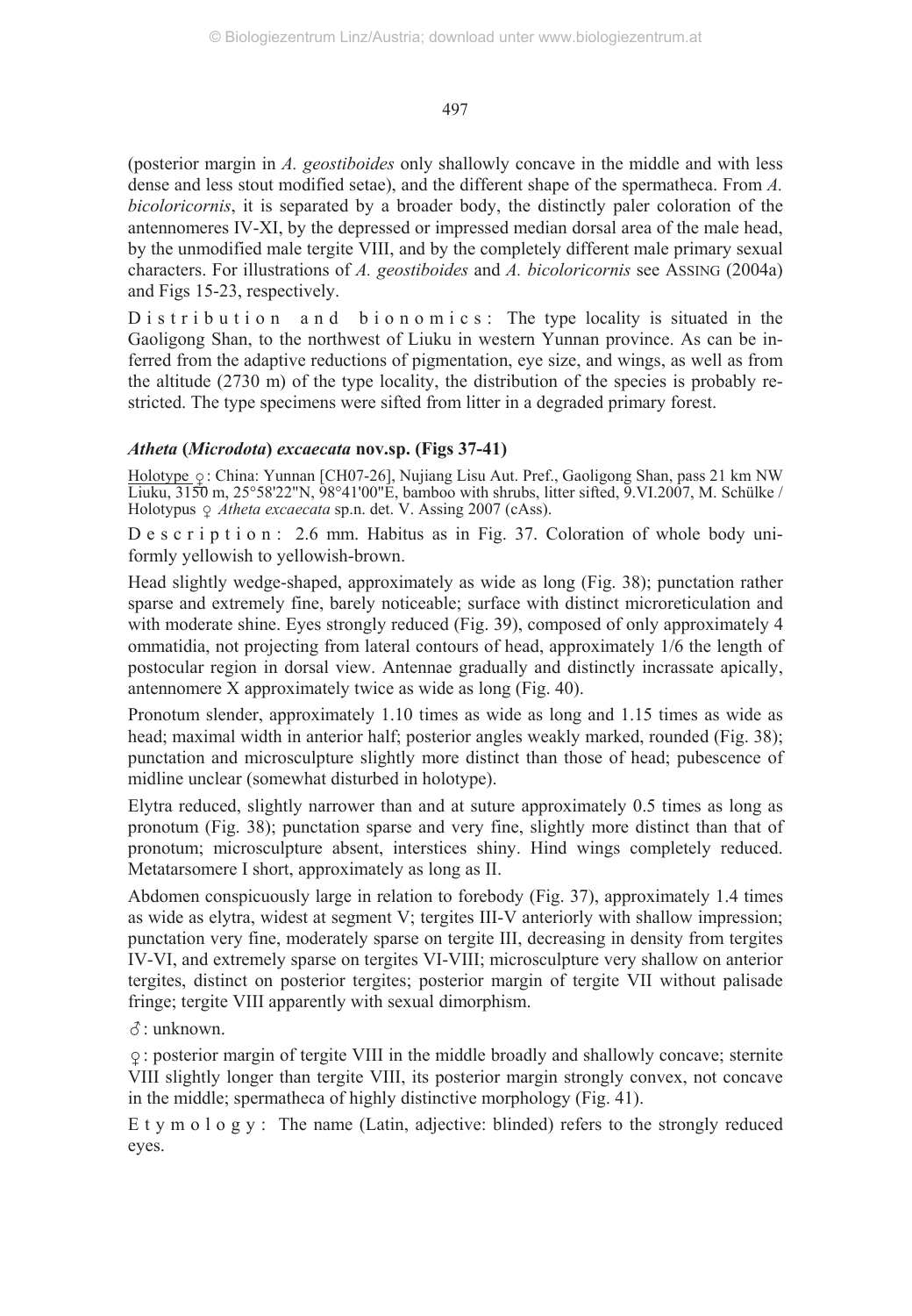

**Figs 37-41**: *Atheta excaecata* nov.sp.: (**37**) habitus; (**38**) forebody; (**39**) head in lateral view; (**40**) antenna; (**41**) spermatheca. Scale bars: 37: 1.0 mm; 38-40: 0.2 mm; 41: 0.1 mm.

C o m p a r a t i v e n o t e s : From all its congeners known from China, this remarkable species is readily distinguished by numerous characters: the uniformly pale coloration, the strongly reduced eyes, the extremely short and narrow elytra, as well as the distinctive female primary and secondary sexual characters.

D is tribution and bionomics: The type locality is situated in the Gaoligong Shan, to the northwest of Liuku in western Yunnan province. As can be inferred from the adaptive reductions of pigmentation, eye size, and wings, as well as from the altitude (3150 m) of the type locality, the distribution of the species is probably restricted. The holotype was sifted from litter beneath bamboo and shrubs.

## *Atheta* **(***Microdota***)** *amischoides* **nov.sp. (Figs 42-47)**

Holotype &: China: Yunnan [CH07-35], Dali Bai Aut. Pref., Wuliang Shan, 9 km SW Weishan, 2450-2500 m, 25°10'14"N, 100°14'22"E, W slope, oaks and pines, sifted, 13.VI.2007, leg. A. Pütz / Holotypus *& Atheta amischoides* sp.n. det. V. Assing 2007 (cAss). <u>Paratypes</u>: 3&&: same data as holotype (cPüt, cAss).

D e s c r i p t i o n : 2.0-2.3 mm. Habitus as in Fig. 42. Coloration: head, abdominal segments V-VI, and anterior half of segment VII dark-brown to blackish-brown; pronotum, elytra, abdominal segments III-IV, and posterior half of segment VII paler brown; segment VIII dark-yellowish; legs yellowish; antennae dark-brown, with antennomeres I-II reddish-brown.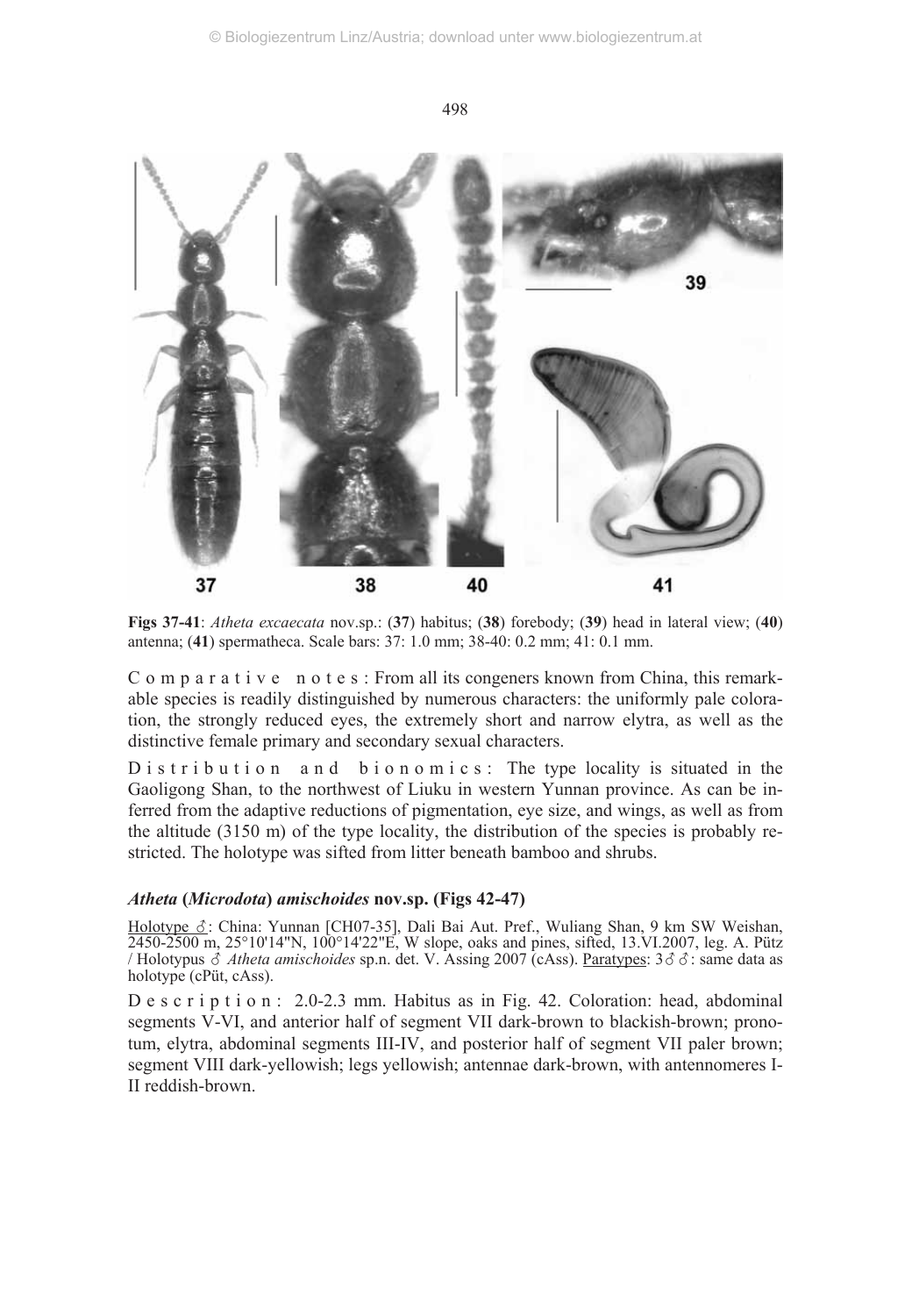

**Figs 42-47**: *Atheta amischoides* nov.sp.: (**42**) habitus; (**43**) forebody; (**44**) male tergite VIII; (**45**) male sternite VIII; (**46-47**) median lobe of aedeagus in lateral and in ventral view. Scale bars: 42: 1.0 mm; 43: 0.5 mm; 44-45: 0.2 mm; 46-47: 0.1 mm.

Head somewhat wedge-shaped, i. e., distinctly dilated behind eyes and weakly transverse, approximately 1.1 times as wide as long (Fig. 43); punctation rather sparse and extremely fine, barely noticeable; surface with shallow, but distinct microreticulation and with moderate shine. Eyes composed of numerous ommatidia, weakly projecting from lateral contours of head and slightly shorter than postocular region in dorsal view. Antennae gradually and distinctly incrassate apically; antennomere IV weakly transverse; X almost twice as wide as long.

Pronotum approximately 1.20 times as wide as long and 1.20 times as wide as head; maximal width in anterior half; posterior angles moderately marked (Fig. 43); punctation similar to that of head; microsculpture slightly more distinct than that of head; pubescence of midline directed cephalad.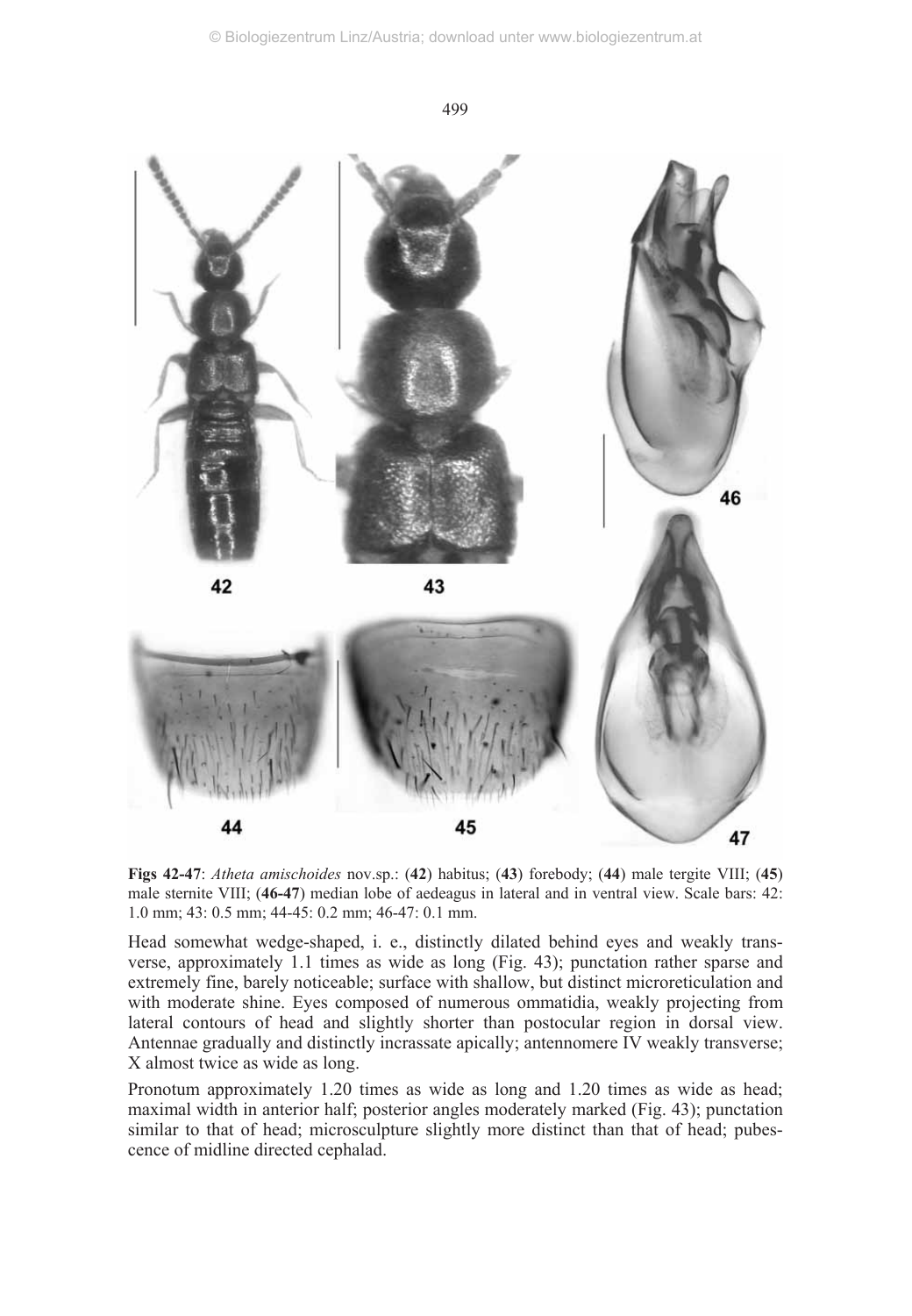Elytra approximately 1.2 times as wide and at suture approximately 0.8 times as long as pronotum; punctation dense and fine, but more distinct than that of pronotum (Fig. 44); microsculpture present. Hind wings apparently present, but possibly of reduced length. Metatarsomere I approximately as long as II.

Abdomen approximately as wide as elytra, widest at segments V-VI; tergites III-V anteriorly with shallow impression; punctation fine, moderately dense on tergite III, decreasing in density from tergites IV-VI, and very sparse on tergites VI-VIII; microsculpture shallow, but distinct; posterior margin of tergite VII with palisade fringe.

-: tergite VIII posteriorly broadly convex, not crenulate (Fig. 44); posterior margin of sternite VIII broadly convex and narrowly membranous (Fig. 45); median lobe of aedeagus of distinctive shape and with characteristic internal structures (Figs 46-47).

: unknown.

E t y m o l o g y : The name (adjective) refers to the resemblance of this species, especially regarding its head shape, to some species of the genus *Amischa* THOMSON.

C o m p a r a t i v e n o t e s : From all its consubgeners known from China, this species is separated especially by the distinctive morphology of the aedeagus and additionally as follows:

from *A. alternantoides* PACE (Yunnan), whose male sexual characters are unknown, by much shorter and more slender elytra;

from *A. chinamicula* PACE (Zhejiang) by larger size, different head shape, and a posteriorly non-crenulate male tergite VIII;

from *A. elytralis* PACE (Zhejiang) by much shorter elytra;

from *A. formosanorum* PACE (Taiwan, Hongkong) by darker coloration and larger size;

from *A. gibba* PACE (Sichuan) by distinctly shorter and more slender elytra, and by the smoothly convex posterior margin of the male tergite VIII;

from *A. gonggaensis* PACE (Sichuan) by different head shape, as well as by much shorter and more slender elytra;

from *A hailuogouensis* PACE (Sichuan) by smaller size and darker coloration;

from *A. hongkongiphila* PACE (Hongkong) by different head shape, much smaller eyes, and narrower elytra;

from *A. ipercristata* PACE (Gansu) by much shorter and more slender elytra, and by the completely different shape of the male tergite VIII;

from *A. jiensis* PACE (Beijing) by more slender body and different head shape;

from *A. laminarum* PACE (Yunnan) by different head shape, smaller eyes, and much shorter setae (legs, forebody);

from *A. lanzhouensis* PACE (Gansu) by a less slender body, different head shape, and the smoothly convex posterior margin of the male tergite VIII;

from *A. masculifrons* PACE (Yunnan) by the completely different shape of the male tergite VIII; from *A. miriapex* PACE (Sichuan) by larger eyes and darker coloration;

from *A. permixta* PACE (Gansu), *A. pseudovagans* PACE (Hongkong), *A. persimplex* PACE (Hongkong), and *A. kadooriaorum* PACE (Hongkong) by much smaller eyes and different head shape;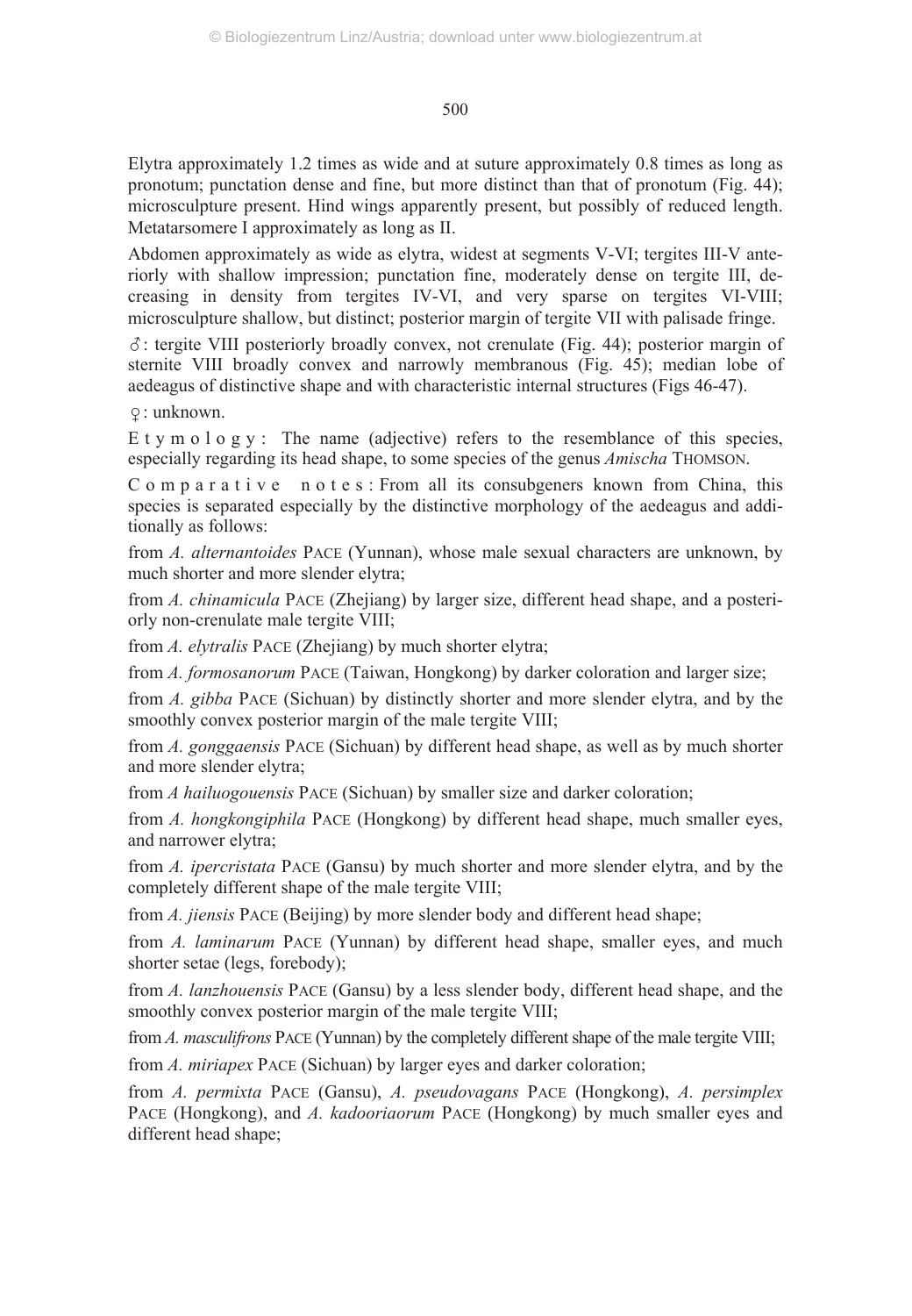from *A. liaoningensis* PACE (Liaoning), *A. marcopoloi* PACE (Xinjiang), *A. mon* PACE (Honkong), *A. nanior* PACE (Yunnan), *A. philamicula* PACE (Sichuan), *A. ponderata* PACE (Yunnan) (male sexual characters unknown), *A. tang* PACE (Sichuan), *A. tardoides* PACE (Yunnan) (male sexual characters unknown), *A. iperintroflexa* PACE (Beijing) (male sexual characters unknown), and *A. sichuanicola* PACE (Sichuan) by different head shape and much shorter and more slender elytra, from the latter also by much smaller eyes;

from *A. neoamicula* PACE (Sichuan), whose male sexual characters are unknown, by different head shape, more slender body, and more slender elytra;

from *A. ocularis* CAMERON (Hongkong) by much smaller eyes, different head shape, the the posterior not dentate male tergite VIII;

from *A. taichungensis* PACE (Taiwan) by darker coloration of the antennal base and by much shallower microsculpture of the head and pronotum;

from *A. taiwanensis* PACE (Taiwan) by much darker antennae, larger eyes, and distinctly longer elytra;

from *A. tricoloroides* PACE (Zhejiang) by darker coloration, different head shape, and shorter elytra;

from *A. yanensis* PACE (Beijing) by uniformly yellowish legs and different head shape;

from *A. zhongianensis* PACE (Yunnan), whose male sexual characters are unknown, by the absence of impressions on the head and pronotum, as well as by the narrower and uniformly brownish elytra;

from *A. xueica* ASSING (Yunnan), *A. foliacea* ASSING (Yunnan), *A. dimorpha* ASSING (Yunnan), *A. detruncata* ASSING (Yunnan), *A. hastata* ASSING (Yunnan), *A. geostiboides* ASSING (Yunnan), *A. elisa* ASSING (Shaanxi), and *A. puetzi* PACE (Shaanxi) by larger eyes, longer elytra, and (fully?) developed hind wings.

For illustrations of the sexual characters of the above species see PACE (1992a, 1993, 1995, 1998c, 1999b, 2004b) and ASSING (2002, 2004a, 2006a).

 $D$  is t r i b u t i o n  $n$  n d b i o n o m i c s : The type locality is situated in the Wuliang Shan, to the southwest of Weishan in Yunnan province. The specimens were sifted from the litter of oak and pine at an altitude of approximately 2500 m.

## *Doryloxenus yunnanus* **nov.sp. (Figs 48-52)**

Holotype &: China: Yunnan [CH07-11A], Baoshan Pref., Gaoligong Shan nr. Xiaoheishan N. R., 35 SE Tengchong, 2110 m, 24°50'16"N, 98°45'43"E, decid. forest, fungi, sifted, 4.VI.2007, leg. A. Pütz / Holotypus *& Doryloxenus yunnanus* sp.n. det. V. Assing 2009 (cPüt).

D e s c r i p t i o n : 2.8 mm. Habitus as in Fig. 48. Coloration of whole body darkreddish; abdominal apex and apical antennomeres reddish-yellow.

Forebody shaped as in Fig. 48, glabrous, with very sparse and fine punctation; interstices without microsculpture. Pronotum 1.45 times as wide as long and twice as wide as head. Elytra 0.58 times as long as pronotum.

Abdomen wedge-shaped, distinctly tapering posteriad; tergite II only at posterior margin with one row of approximately 15 marginal punctures each bearing a long yellowish seta, otherwise impunctate, except for very fine micropunctation; tergite III with setiferous punctures only in posterior 1/3, at posterior margin with row of very long marginal setae,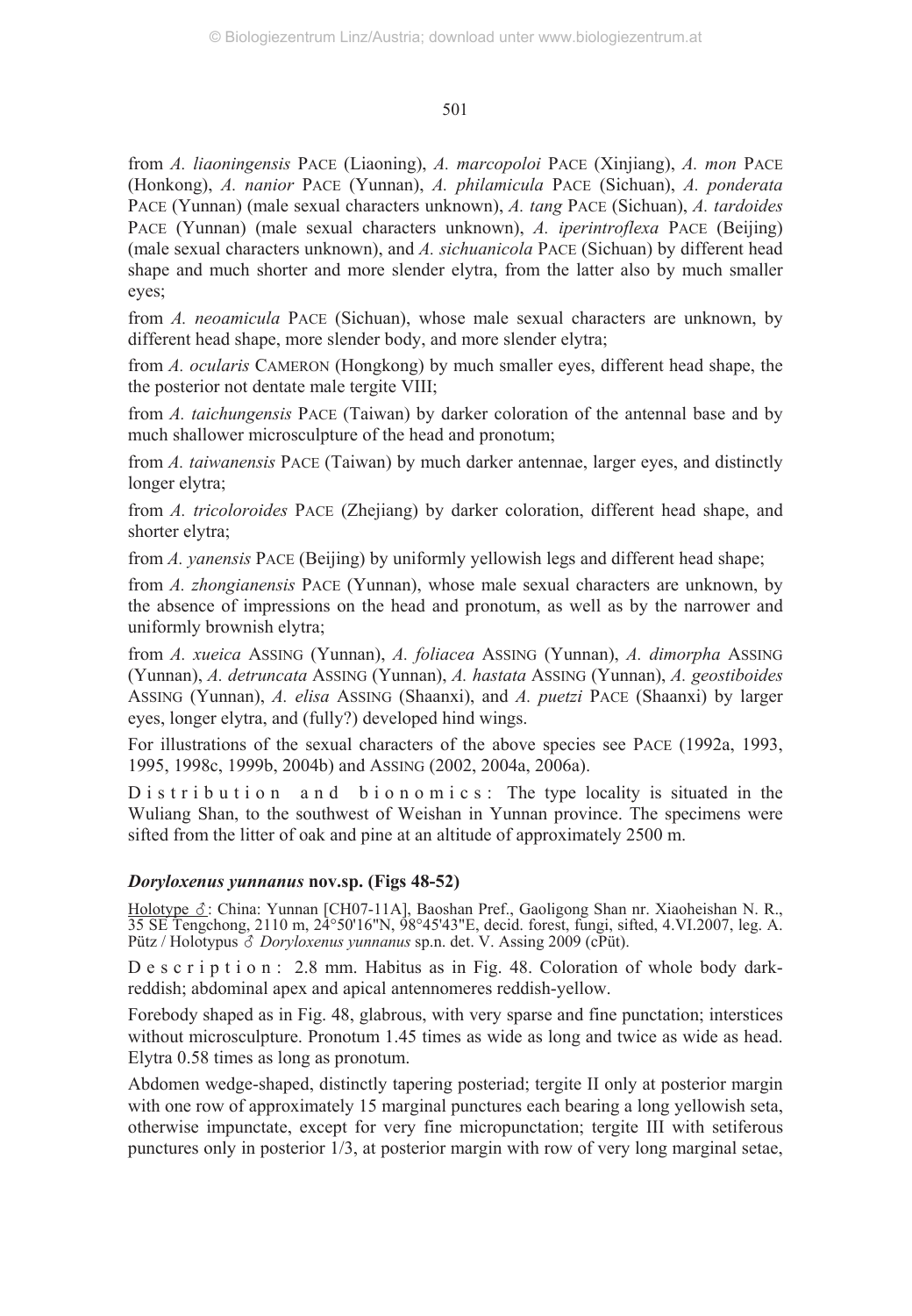submarginal setae distinctly shorter, anterior 2/3 only with micropunctation; tergites IV-VI punctate on whole surface, at posterior margin with row of long yellowish marginal setae, on remainder of tergal surface with distinctly shorter setae; posterior margin of tergite VI broadly concave; posterior margin of tergite VII with palisade fringe.



**Figs 48-52**: *Doryloxenus yunnanus* nov.sp.: (**48**) habitus; (**49**) male tergite VIII; (**50**) male sternite VIII; (**51**) abdominal segments IX-X; (**52**) median lobe of aedeagus in lateral view. Scale bars: 48: 1.0 mm; 49-52: 0.2 mm.

-: tergite VIII, sternite VIII, and segments IX-X shaped as in Figs 49-51; median lobe of aedeagus as in Fig. 52.

: unknown.

E t y m o l o g y : The name (adjective) alludes to the fact that this is presently the only described representative of the genus known from Yunnan.

C o m p a r a t i v e n o t e s : Only three species of *Doryloxenus* WASMANN 1898 have become known from the Palaearctic region, one from Nepal (*D. nepalensis* NAOMI 1996) and two from Hong Kong (*D. hongkongensis* PACE 1998 and *D. rougemonti* PACE 1998). The two species from Hong Kong are readily distinguished from *D. yunnanus* by their smaller size alone (1.7 and 2.1 mm, respectively). In addition, *D. hongkongensis* is separated from the new species by the differently shaped median lobe of the aedeagus; the male sexual characters of *D. rougemonti* are unknown. The same is true of *D. nepalensis*, whose description is based on a single female and which is distinguished from *D. yunnanus* by smaller size (1.9 mm) and a less slender body. For illustrations of these species see NAOMI (1996) and PACE (1998c).

D is t r i b u t i o n a n d b i o n o m i c s : The type locality is situated in the Gaoligong Shan, to the southeast of Tongcheng in western Yunnan province. Species of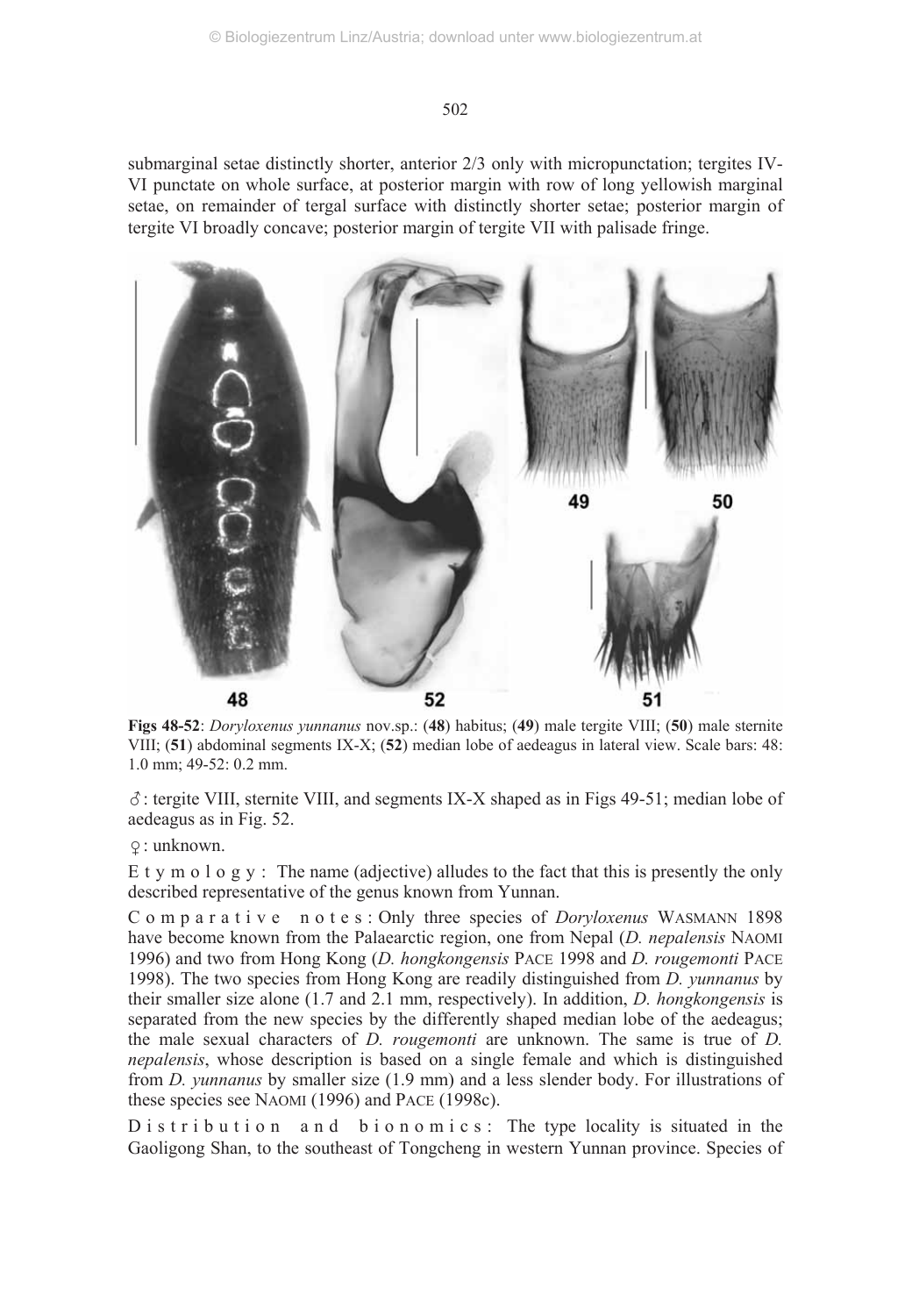*Doryloxenus* are generally associated with army ants (KISTNER 1975). The holotype was sifted from leaf litter and fungi in a deciduous forest at an altitude of 2110 m.

#### *Doryloxenus* **sp.**

M a t e r i a l e x a m i n e d : China, Yunnan: 19, Baoshan Pref., Gaoligong Shan near Xiaoheishan N. R., 35 SE Tengchong, 24°50'N, 98°46'E, 2110 m, deciduous forest, sifted, 4.VI.2007, leg. Pütz (cAss).

C o m m e n t : The above specimen was sifted in the same locality as the holotype of *D. yunnanus*. It is distinguished from that species by numerous characters, particularly by much smaller size (1.4 mm), the absence of punctation on the forebody, and the absence of micropunctation on the abdomen. The specimen doubtlessly represents an undescribed species, but since it is a female, a description would not seem appropriate.

## *Zyras* **(***Termidonia***)** *sexcuspidatus* **nov.sp. (Figs 53-63)**

Holotype &: China: Yunnan [CH07-16], Baoshan Pref., mountain range 14 km E Tengchong, 1850 m, 25°00'28"N, 98°38'07"E, second mixed forest, litter sifted, 1.VI.2007, leg. A. Pütz / Holotypus - *Zyras sexcuspidatus* sp.n. det. V. Assing 2007 (cPüt).

D e s c r i p t i o n : 4.6 mm. Habitus as in Fig. 53. Coloration: body yellowish; elytra broadly and transversely infuscate, with the anterior margin, the area near the humeral angles, and the posterior margin yellowish; posterior margins of segments IV-VI, except for the middle 1/3 of the tergites, conspicuously blackish.

Head 1.2 times as wide as long; punctation dense, moderately fine, and shallow; interstices on average narrower than diameter of punctures and glossy, without microsculpture. Eyes bulging, distinctly projecting from lateral contours of head, approximately as long as postocular region in dorsal view (Fig. 54). Antenna long (1.8 mm) and slender (Fig. 55). Maxillary palpi long and slender (Fig. 54).

Pronotum 1.17 times as wide as long, widest in anterior half, posteriorly distinctly tapering; posterior angles obtuse, but marked (Fig. 54); lateral and anterior margins on either side with 6 long black setae; punctation similar to that of head; interstices without microsculpture.

Elytra much broader and distinctly longer  $(1.15 \text{ x})$  than pronotum (Fig. 54); punctation very dense, denser than that of head and pronotum; interstices without microsculpture. Hind wings fully developed. Legs long and slender; metatibia almost 0.8 mm long; metatarsomere I approximately as long as II.

Abdomen widest at posterior margin of segment IV, posteriorly gradually tapering (Fig. 53); segment IV conspicuously elongated, approximately twice as long as segment V (sexual dimorphism?); punctation fine, moderately dense on tergites III-IV, sparse on tergite V, and very sparse on tergites VI-VII; interstices very glossy and without microsculpture; tergite VII at posterior margin with palisade fringe.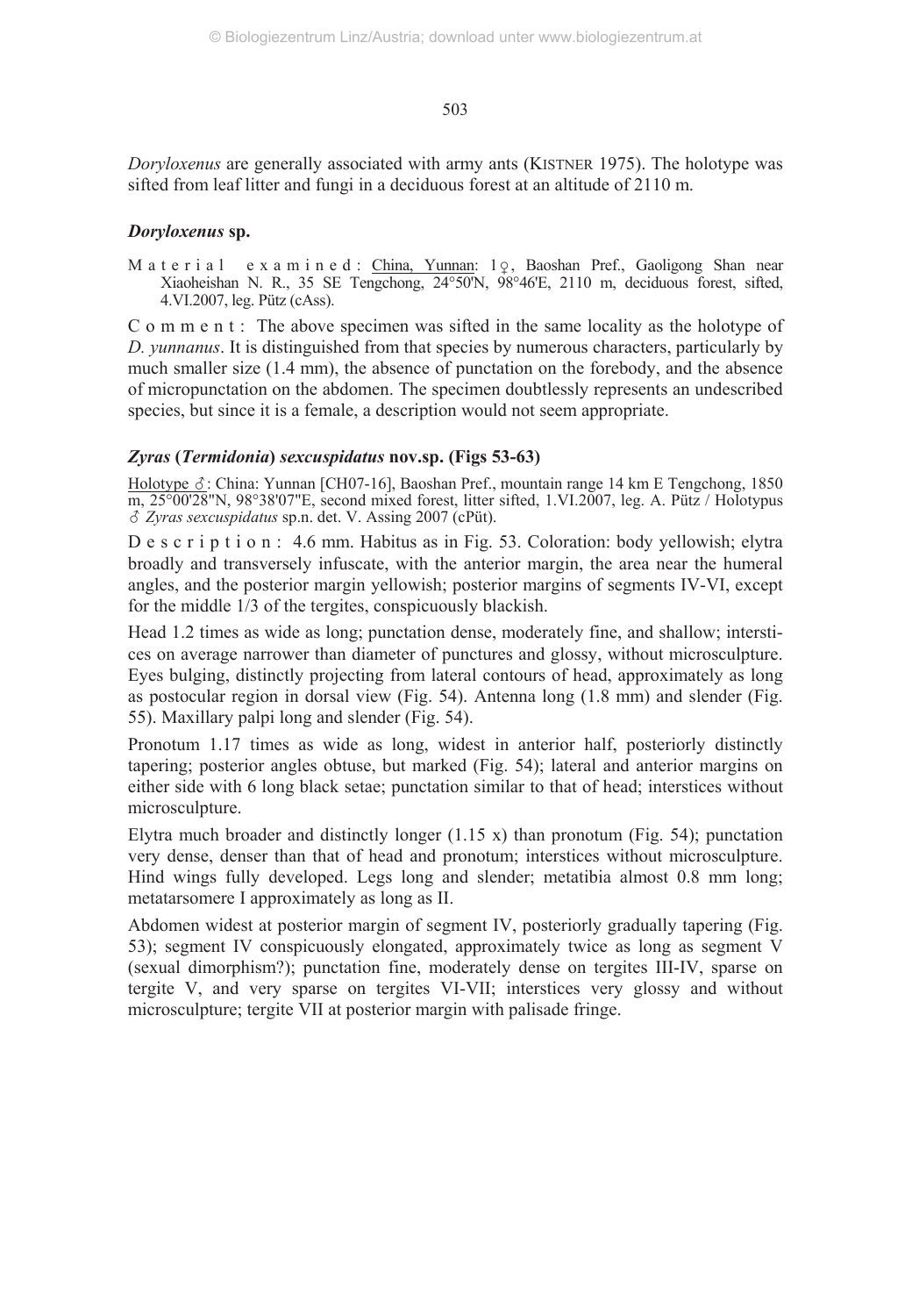

**Figs 53-63**: *Zyras sexcuspidatus* nov.sp.: (**53**) habitus; (**54**) forebody; (**55**) antenna; (**56**) male abdominal segments III-VI; (**57**) anterior portion of male abdomen in lateral view; (**58**) male tergite VIII; (**59**) male sternite VII; (**60**) posterior spine of male sternite VII; (**61**) male sternite VIII; (**62**) median lobe of aedeagus in lateral view; (**63**) paramere. Scale bars: 53: 1.0 mm; 54-57: 0.5 mm; 58-59, 61, 63: 0.2 mm; 60, 62: 0.1 mm.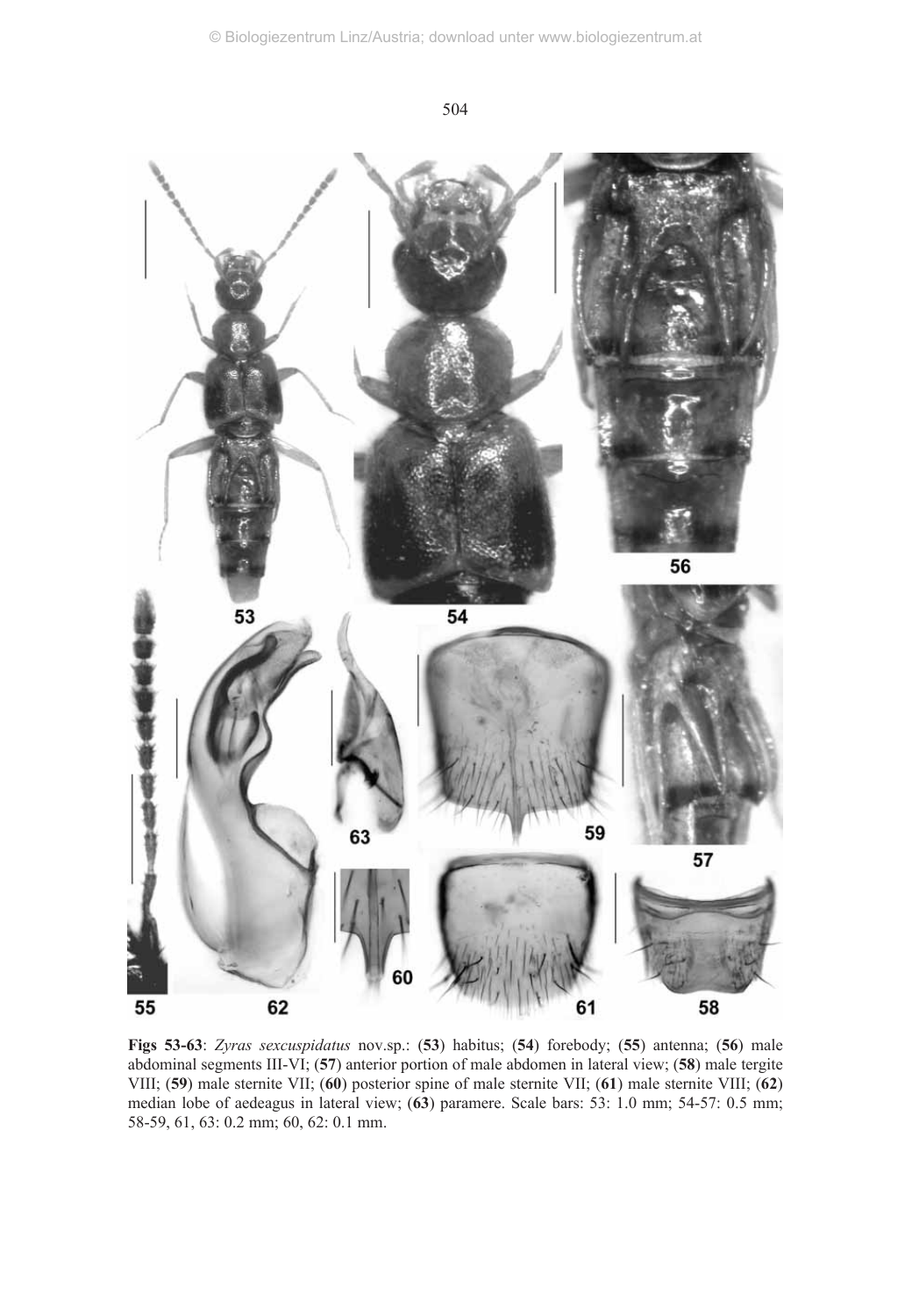-: segment III conspicuously modified: tergite III posteriorly with long fork-like projection reaching slightly beyond posterior margin of tergite IV, apices of the two processes bent somewhat ventrad (Fig. 56); sternite III laterally on either side with pronounced fork-like projection, the ventral process somewhat longer than the dorsal one and reaching the middle of segment V (Fig. 57); tergite VII near posterior margin with weakly pronounced median keel; tergite VIII with rather broad median tubercle, posterior margin of tergite VIII broadly produced and in the middle weakly concave (Fig. 58); posterior margin of sternite VI in the middle concave; sternite VII much longer and broader than tergite VII, in the middle of posterior margin with spine-like process (Fig. 59), apex of this process with brush of short thin setae (Fig. 60); posterior margin of sternite VIII distinctly convex (Fig. 61); aedeagus with median lobe relatively small (0.42 mm) and of distinctive shape (Fig. 62); paramere as in Fig. 63.

: unknown.

E t y m o  $l$  o g y : The name (Latin, adjective) refers to the six conspicuous processes of the male abdominal segment III.

 $C$  o m p a r a t i v e n o t e s : The species is tentatively attributed to the subgenus *Termidonia* MOTSCHULSKY, 1860, primarily based on the modifications of the male abdomen. Species of *Termidonia* usually have a distinctly modified male abdomen. However, the species currently attributed to *Termidonia* have processes on segment IV (not III) and at least some species, like *Z. nepalensis* PACE 1992 from Nepal, *Z. longwangmontis* PACE 1998 from China, and *Z. viti* ASSING in press from Taiwan, also have aedeagi with pronounced modifications (see illustrations in PACE (1992b, 1998c) and ASSING (in press)), which are absent in *Z. sexcuspidatus*. The new species is distinguished from all its congeners particularly by the pronounced and distinctive modifications of the male abdomen and by the morphology of the aedeagus. The geographically closest consubgeners are *Z. longwangmontis* PACE 1998 from Hong Kong and Zhejiang, and *Z. bidentatus* BERNHAUER 1914 from Myanmar and Taiwan. Both species are much larger (> 8 mm), have a different coloration, processes on the male abdominal segment IV, and (at least *Z. longwangmontis*) an aedeagus with pronounced processes.

 $D$  is t r i b u t i o n a n d b i o n o m i c s : The type locality is situated to the east of Tengchong in western Yunnan province. The holotype was sifted in a deciduous forest at an altitude of 1850 m.

#### **Acknowledgements**

My thanks are due to the colleagues indicated in the material section for making their interesting material available for study. In particular, I am grateful to Michael Schülke for the generous gift of the holotypes of five of the species described in this paper, as well as to Andreas Pütz for the gift of the holotype of *Atheta amischoides*. Benedikt Feldmann (Münster) proof-read the manuscript.

#### **Zusammenfassung**

Acht Aleocharinenarten werden aus Yunnan, China, beschrieben und abgebildet: *Chinecallicerus serratus* nov.sp., *Tropimenelytron schuelkei* nov.sp., *Atheta* (*Microdota*) *bicoloricornis* nov.sp., *A*. (*M*.) *altincisa* nov.sp., *A*. (*M*.) *excaecata* nov.sp., *A*. (*M*.) *amischoides* nov.sp., *Doryloxenus*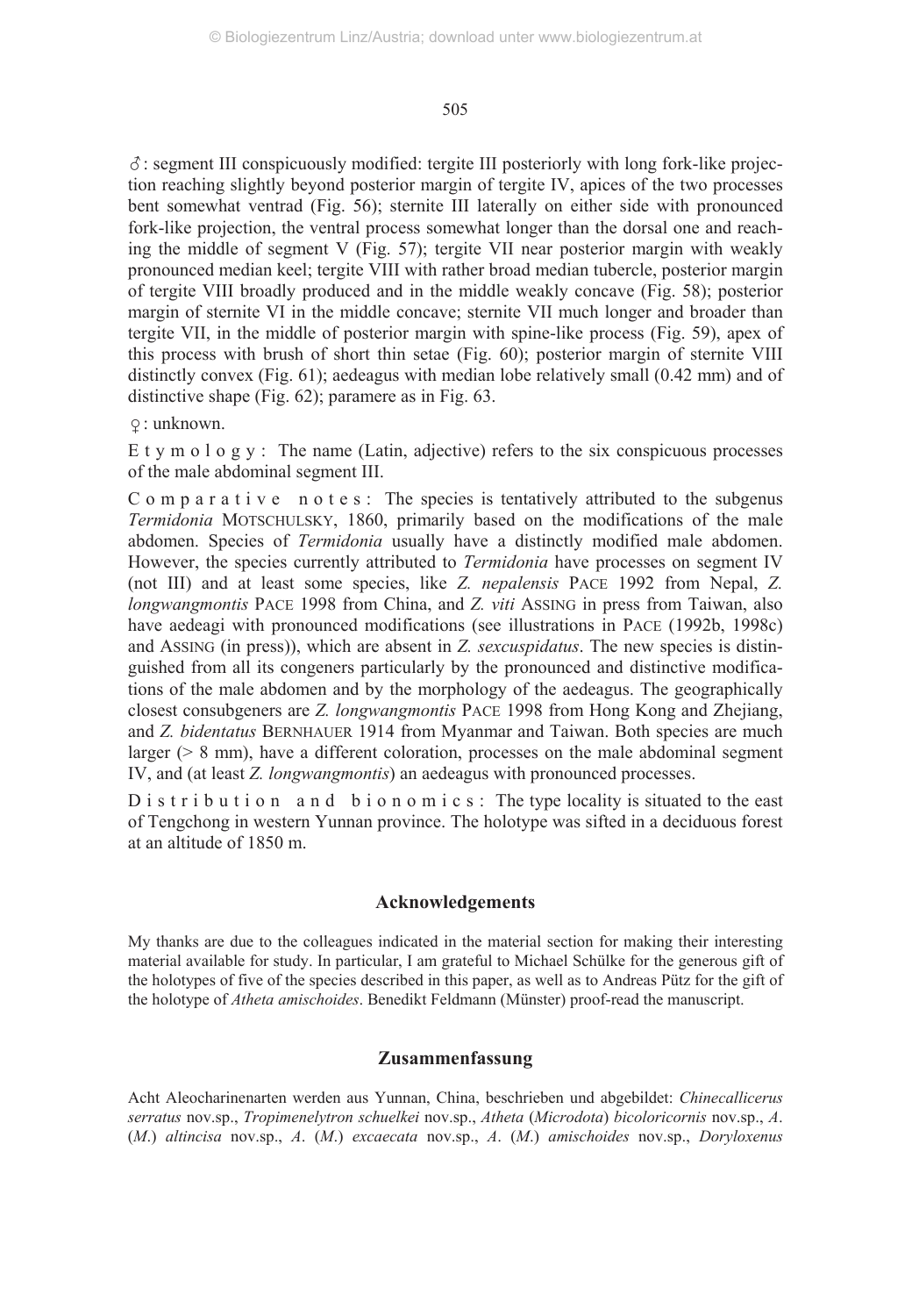*yunnanus* nov.sp. und *Zyras* (*Termidonia*) *sexcuspidatus* nov.sp. Weitere Nachweise von Aleocharinen aus Yunnan werden gemeldet. Für die derzeit bekannten Arten der Gattung *Chinecallicerus* ASSING wird eine Bestimmungstabelle erstellt.

#### **References**

- ASSING V. (2002): On some micropterous species of Athetini from Nepal and China (Coleoptera: Staphylinidae, Aleocharinae) — Linzer biologische Beiträge **34** (2): 953- 969.
- ASSING V. (2004a): A new microphthalmous *Atheta* species from Yunnan, China (Coleoptera: Staphylinidae, Aleocharinae). — Linzer biologische Beiträge **36** (2): 589-592.
- ASSING V. (2004b): A revision of *Callicerus* GRAVENHORST, *Pseudosemiris* MACHULKA, and related genera. III. A new genus and species from China, and additional records (Insecta: Coleoptera: Staphylinidae: Aleocharinae). — Zootaxa **767**: 1-8.
- ASSING V. (2006a): Six new species of micropterous *Atheta* and *Apimela* from northern Yunnan, China (Coleoptera: Staphylinidae, Aleocharinae). — Linzer biologische Beiträge **38** (2): 1143-1156.
- ASSING V. (2006b): A new genus and new species of Aleocharinae from China (Insecta: Coleoptera: Staphylinidae). — Entomological Problems **36**: 21-30.
- ASSING V. (2008): Seven new species and additional records of Palaearctic *Leptusa*, primarily from Yunnan, China (Coleoptera: Staphylinidae, Aleocharinae). — Linzer biologische Beiträge **40** (1): 251-273.
- ASSING V. (in press): New species and additional records of Lomechusini from the Palaearctic region (Coleoptera: Staphylinidae: Aleocharinae). — Stuttgarter Beiträge zur Naturkunde Serie A, Neue Serie 2 (2009).
- GUSAROV V.I. (2002): A revision of Nearctic species of the genus *Tropimenelytron* PACE, 1983 (Coleoptera: Staphylinidae: Aleocharinae), a new genus for North America. — Zootaxa **114**: 1-24.
- KISTNER D.H. (1975): The natural history of the myrmecophilous tribe Pygostenini (Coleoptera: Staphylinidae). Section 1. Introduction — Sociobiology **1** (3): 155-157.
- NAOMI S.-I. (1996): Two new species of the tribe Pygostenini (Coleoptera, Staphylinidae, Aleocharinae) from Taiwan and Nepal. — Entomological Review of Japan **51**: 23-26.
- PACE R. (1983): Il genere *Tropimenelytron* SCHEERPELTZ (Coleoptera, Staphylinidae). Nouvelle Revue d'Entomologie **13**: 185-190.
- PACE R. (1991): Aleocharinae nepalesi del Museo di Ginevra. Parte V: Athetini (conclusione) e Thamiaraeini (Coleoptera, Staphylinidae). — Revue Suisse de Zoologie **98**: 803-863.
- PACE R. (1992a): Aleocharinae della Thailandia (Coleoptera, Staphylinidae). Bollettino del Museo Civico di Storia Naturale di Verona **16** (1989): 227-268.
- PACE R. (1992b): Aleocharinae nepalesi del Museo di Ginevra. Parte IV: Myrmedoniini (Coleoptera, Staphylinidae). — Revue Suisse de Zoologie **99**: 125-145.
- PACE R. (1993): Aleocharinae della Cina (Coleoptera, Staphylinidae). Bollettino del Museo Civico di Storia Naturale di Verona **17** (1990): 69-126.
- PACE R. (1995): Descrizione di tre nove specie orofile e attere del genere *Atheta* THOMSON di Taiwan (Coleoptera Staphylinidae). — Nouvelle Revue d'Entomologie (N.S.) **12**: 57-62.
- PACE R. (1998a): Aleocharinae della Cina: Parte I (Coleoptera, Staphylinidae). Revue Suisse de Zoologie **105**: 139-220.
- PACE R. (1998b): Aleocharinae della Cina: Parte II (Coleoptera, Staphylinidae). Revue Suisse de Zoologie **105**: 395-463.
- PACE R. (1998c): Aleocharinae della Cina: Parte IV (Coleoptera, Staphylinidae). Revue Suisse de Zoologie **105**: 911-982.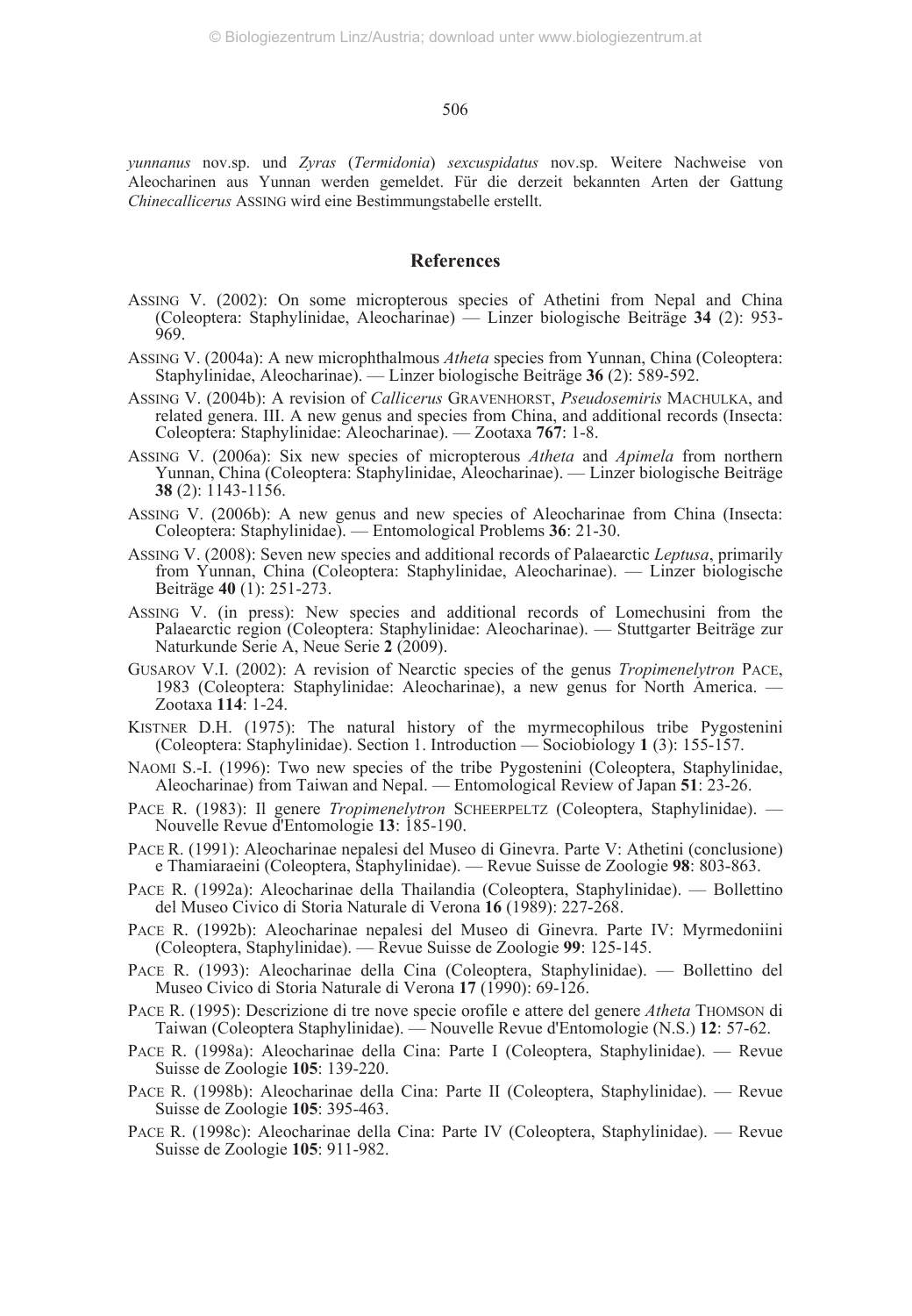- PACE R. (1999a): Due nuove Aleocharinae orofile e microttere della Cina (Coleoptera: Staphylinidae). — Beiträge zur Entomologie, Berlin **49**: 377-381.
- PACE R. (1999b): Aleocharinae di Hong Kong (Coleoptera, Staphylinidae). Revue Suisse de Zoologie **106**: 663-689.
- PACE R. (2004a): Specie nuove o poco note di Homalotini, Silusini, Bolitocharini, Diestotini e Autaliini della Cina e della Thailandia (Coleoptera, Staphylinidae). — Revue Suisse de Zoologie **111**: 63-76.
- PACE R. (2004b): Hygronomini e Athtini della Cina con note sinonimiche (Coleoptera, Staphylinidae). — Revue Suisse de Zoologie **111**: 457-523.
- SMETANA A. (2004): Staphylinidae, subfamily Aleocharinae, pp. 353-494. In: LÖBL I. & A. SMETANA (eds), Catalogue of Palaearctic Coleoptera. II. Hydrophiloidea – Histeroidea – Staphylinoidea. Stenstrup, Apollo Books: 942 pp.

Author´s address: Dr. Volker ASSING

Gabelsbergerstr. 2 D-30163 Hannover, Germany E-mail: vassing.hann@t-online.de